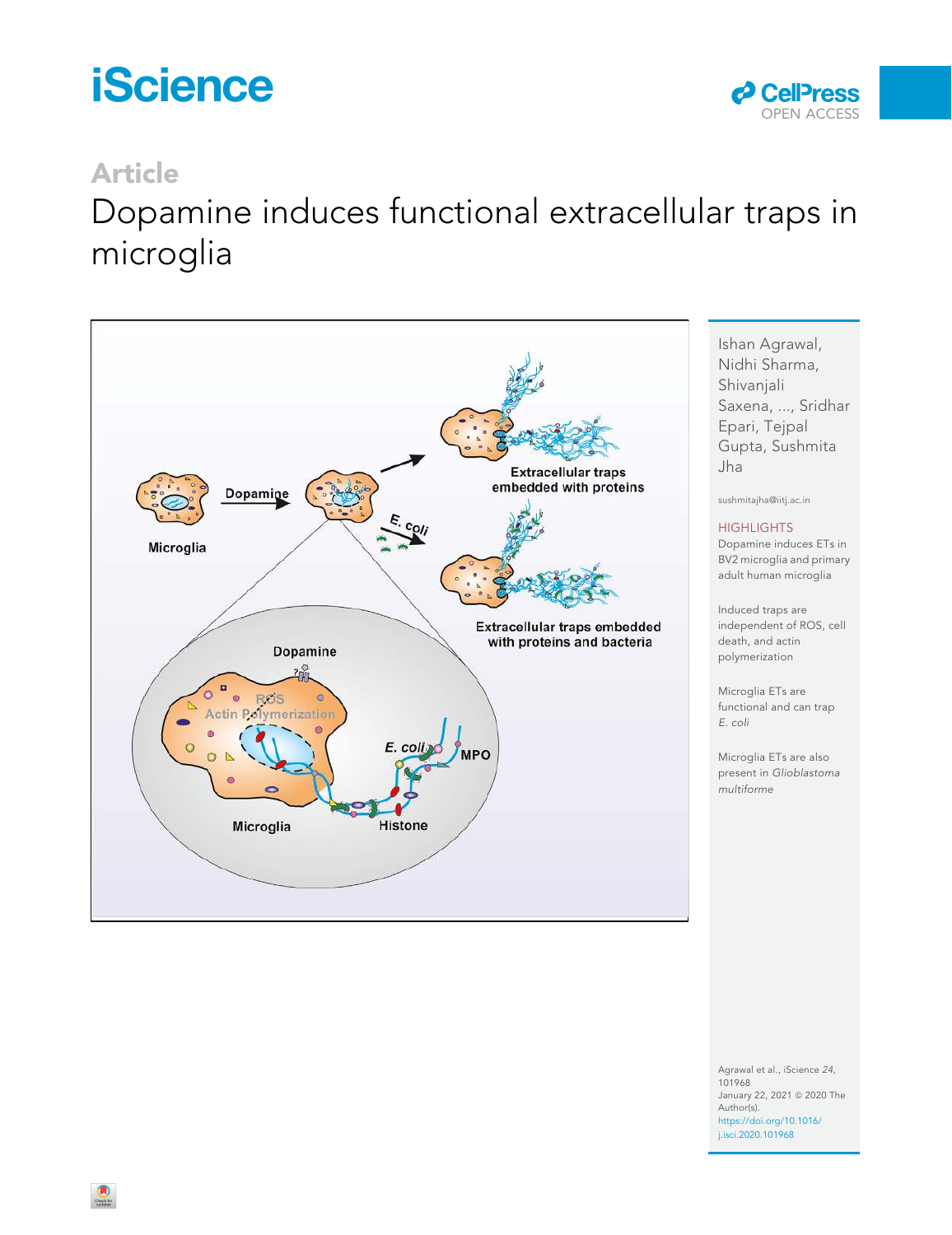# **iScience**

### Article

# Dopamine induces functional extracellular traps in microglia



Ishan Agrawal,<sup>1</sup> Nidhi Sharma,<sup>1,7</sup> Shivanjali Saxena,<sup>1</sup> S. Arvind,<sup>1</sup> Debayani Chakraborty,<sup>1</sup> Debarati Bhunia Chakraborty,<sup>2</sup> Deepak Jha,<sup>3</sup> Surajit Ghatak,<sup>4</sup> Sridhar Epari,<sup>5</sup> Tejpal Gupta,<sup>6</sup> and Sushmita Jha<sup>1,8,\*</sup>

#### **SUMMARY**

Dopamine (DA) plays many roles in the brain, especially in movement, motivation, and reinforcement of behavior; however, its role in regulating innate immunity is not clear. Here, we show that DA can induce DNA-based extracellular traps in primary, adult, human microglia and BV2 microglia cell line. These DNA-based extracellular traps are formed independent of reactive oxygen species, actin polymerization, and cell death. These traps are functional and capture fluorescein (FITC)-tagged Escherichia coli even when reactive oxygen species production or actin polymerization is inhibited. We show that microglial extracellular traps are present in Glioblastoma multiforme. This is crucial because Glioblastoma multiforme cells are known to secrete DA. Our findings demonstrate that DA plays a significant role in sterile neuro-inflammation by inducing microglia extracellular traps.

#### INTRODUCTION

In 2004, Zychklinsky et al. discovered that neutrophils can control the spread of pathogens by forming extracellular traps (ETs), also referred to as neutrophil extracellular traps (NETs). ETs are composed of nuclear or mitochondrial DNA (Brinkmann et al., 2004; Lood et al., 2016; Pocock and Kettenmann, 2007). ETs are decorated with multiple antimicrobial proteins like myeloperoxidase (MPO) and neutrophil elastase (NE) (Delgado-Rizo et al., 2017; Dwyer et al., 2014; Papayannopoulos, 2017) and are capable of trapping and killing bacteria (Brinkmann et al., 2004), fungi (Urban et al., 2006), parasites (Abi Abdallah et al., 2012), and viruses (Saitoh et al., 2012) It is now known that innate immune cells such as monocytes (Webster et al., 2010), macrophages (Chow et al., 2010), eosinophils ((Gupta et al., 2010)Yousefi et al., 2008), basophils (Morshed et al., 2014; Schorn et al., 2012), and mast cells (Möllerherm et al., 2016) can also form ETs.

Two mechanisms are proposed for NETs formation (NETosis): suicidal or lytic NETosis and vital or non-lytic NETosis (Fuchs et al., 2007; Papayannopoulos, 2017; Pilsczek et al., 2010; Yipp et al., 2012; Yousefi et al., 2019). In lytic NETosis, decondensed chromatin is released with the permeabilization of nuclear envelop and cell membrane leading to immediate cell death (Fuchs et al., 2010; Papayannopoulos, 2017). In nonlytic NETosis, decondensed chromatin is released in vesicles along with granules containing antimicrobial proteins without compromising the cell membrane and cells continue to function normally (Papayannopoulos, 2017; Yipp et al., 2012). Yousefi et al. first reported that viable neutrophils can produce NETs composed of mitochondrial DNA rather than nuclear DNA (Yousefi et al., 2009). Lytic NETosis is most studied and is reactive oxygen species (ROS) dependent (Fuchs et al., 2010; Papayannopoulos, 2017). The precise mechanism behind NETosis is still not known and is a topic of intense research. Stimuli-like PMA (phorbol 12-myristate 13-acetate), LPSs (lipopolysaccharides), platelets, granulocyte-macrophage colony-stimulating factor, oxidized low-density lipoprotein, and statins induce ETs (Caudrillier et al., 2012; Delgado-Rizo et al., 2017; Wang et al., 2019; Chow et al., 2010). Pathologic conditions such as hyperglycemia impair the ability of neutrophils to form NETs and reduce their antimicrobial properties (Joshi et al., 2013).

ETs play an important role in immune surveillance and pathogen clearance, but their persistence post infection makes them inflammatory and harmful (Kolaczkowska et al., 2015; Hakkim et al., 2010; Papayannopoulos, 2017; Pocock and Kettenmann, 2007; Wright et al., 2016). ETs contribute to tissue damage

<sup>1</sup>Department of Bioscience and Bioengineering, Indian Institute of Technology Jodhpur, Jodhpur, Rajasthan 342037, India

<sup>2</sup>Department of Computer Science and Engineering, Indian Institute of Technology Jodhpur, Jodhpur, Rajasthan 342037, India

<sup>3</sup>Department of Neurosurgery, All India Institute of Medical Sciences Jodhpur, Jodhpur, 342005 Rajasthan, India

<sup>4</sup>Department of Anatomy, All India Institute of Medical Sciences Jodhpur, Jodhpur, 342005 Rajasthan, India

<sup>5</sup>Department of Pathology, Tata Memorial Hospital, Mumbai, 400012 Maharashtra, India

<sup>6</sup>Department of Radiation Oncology, Tata Memorial Hospital, Mumbai, 400012, Maharashtra, India

<sup>7</sup>Karolinska Institute and Scilifelab, Stockholm, Sweden

<sup>8</sup>Lead contact

\*Correspondence: sushmitajha@iitj.ac.in

https://doi.org/10.1016/j.isci. 2020.101968

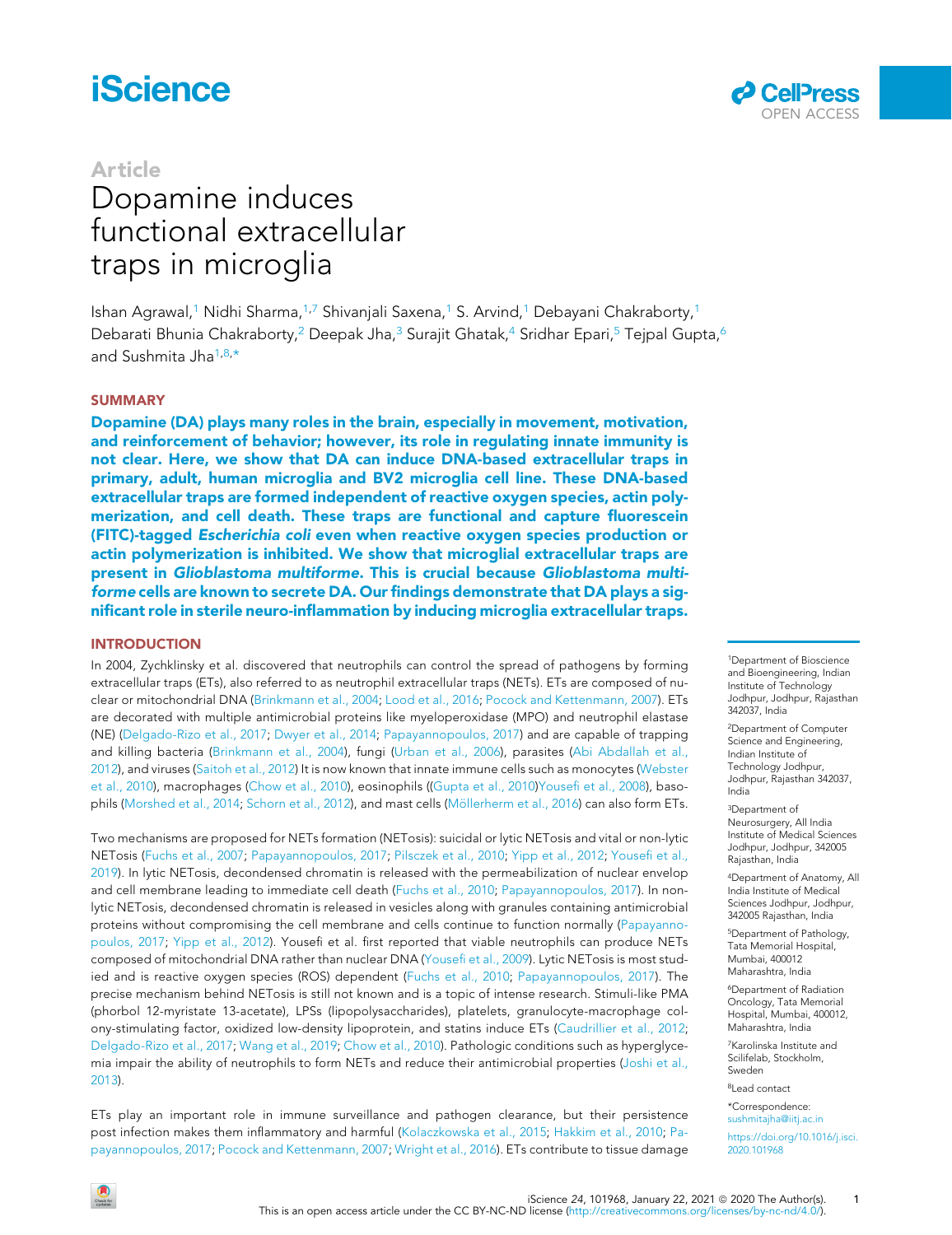

(Czaikoski et al., 2016; Saffarzadeh et al., 2012; Villanueva et al., 2011), vaso-occlusion (Fuchs et al., 2010; Martinod et al., 2013), sterile inflammation (Warnatsch et al., 2015), cancer (Cedervall et al., 2015; Demers et al., 2012; Guglietta et al., 2016), rheumatoid arthritis (Khandpur et al., 2013), and systemic lupus erythematosus (Garcia-Romo et al., 2011; Yu and Su, 2013). Calcium-phosphate-based mineralo-organic particles, some of which are spontaneously generated in the body, induce NETs that leads to inflammation through high-mobility group protein B1 (Peng et al., 2017). It is critical to understand the regulation of formation and disassembly of ETs for therapeutic interventions.

Innate immune cells form ETs; macrophages forming ETs are actively studied. Human peripheral blood monocytes (Jönsson et al., 2013; Halder et al., 2016), human monocyte-derived macrophages (Wong and Jacobs, 2013), human alveolar macrophages (King et al., 2015), THP-1 monocytic cell line (Shen et al., 2016), murine peritoneal macrophages (Chow et al., 2010), and rat macrophages (Bryukhin and Shopova, 2015) form ETs, referred to as macrophage extracellular traps (Doster et al., 2017). Until recently, ET formation by microglia was not reported (Wang et al., 2019). Microglia are resident myeloid cells of the central nervous system (CNS). They play critical role in clearing debris and maintaining homeostasis in the CNS (Li and Barres, 2018). These roles of microglia are regulated by multiple factors including neurotransmitters (Pocock and Kettenmann, 2007; Fan et al., 2018; Yoshioka et al., 2016). Dopamine (DA) is one of the key neurotransmitters in the brain. It controls a variety of functions including locomotor activities, emotion, and cognition (Beninger, 1983; Ferreri et al., 2019; Ott and Nieder, 2019). DA is also important for immunity within the CNS and in the body (Fan et al., 2018; Arreola et al., 2016). Recently, Caragher et al. reported that glioblastoma (GBM) cells express dopamine receptor 2 (DR2) and can synthesize and secrete DA (Caragher et al., 2019). This affects GBM metabolism and may enhance tumor growth. Activation of DR2 increases spheroid forming capacity of GBM cells (Caragher et al., 2019; Weissenrieder et al., 2019). These findings indicate a possible role of DA in the regulation of GBM.

Based on these observations, we investigated whether DA can induce ETs in BV2 microglia cell line and primary adult human microglia. We explored the basic mechanism of microglia ET formation, functionality of these traps, and their presence in GBM.

#### RESULTS

#### Dopamine induces formation of extracellular traps in microglia

We started with examining whether DA induces ET formation in BV2 microglia cell line. We treated the cells with different concentrations of DA for 24 hours. All the concentrations of DA induced traps like structures in BV2 microglia cell as visualized by phase contrast microscopy (Figure 1A). We used 250 $\mu$ M of DA for further experiments. ETs are composed of decondensed chromatin and hence they are stained by (4',6-Diamidine-2'-phenylindole dihydrochloride) DAPI. Antimicrobial protein MPO is also embedded on ETs. We stained the DA-induced trap-like structures with DAPI (Figures 1B and 1C) and MPO that confirmed their identity as ETs. We further quantified the presence of ETs in the culture supernatant by digesting them with DNase I which showed that DA was inducing ETs in BV2 microglia cell line (Figure 1D).

#### Extracellular traps are being formed independent of cell death

We next performed (Methylthiazolyldiphenyl-tetrazolium bromide) MTT assays to determine whether ETs are induced by lytic ETosis or vital ETosis (Figure 2). DA did not cause significant cell death at any concentration. This confirmed that DA-induced BV2 microglia cells are following vital ETosis. To investigate the mechanism of ET formation in BV2 cells, we have used NAC (N-acetyl-L-cysteine), an antioxidant, and cytochalasin D (CytoD), an actin polymerization inhibitor, along with DA in our experiments. We checked the cytotoxicity of NAC and CytoD along with DA on BV2 microglia cells. NAC and DA did not cause significant cell death while CytoD and DA were toxic to cells.

#### Microglia form extracellular traps in an ROS-independent manner

Formation of ETs is ROS dependent and/or independent (Papayannopoulos, 2017). To examine which pathway contributes to ET formation in BV2 microglia, we inhibited ROS production by pretreating the cells with NAC and confirmed the inhibition by dichlorofluorescin diacetate (Figure 3A). We observed that DA itself did not induce ROS; hence, NAC did not have significant effect on the level of ROS. This result suggests that DA induces ETs in an ROS-independent manner. To confirm this finding, we treated ROS inhibited BV2 cells with DA and observed ET formation. Inhibition of ROS did not inhibit the formation of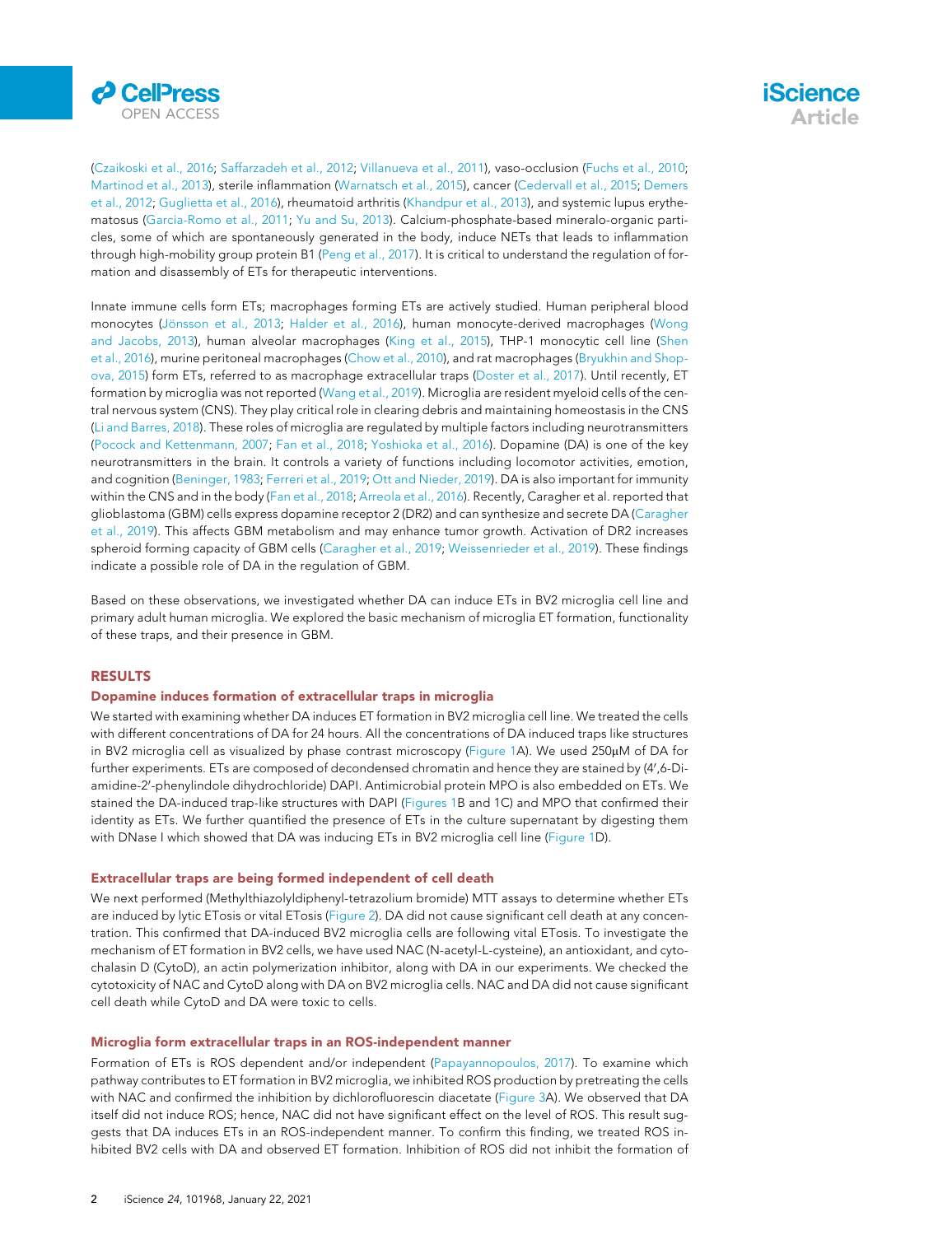# **iScience**

Article





#### Figure 1. Visualization of DA-induced extracellular traps in BV2 microglia

(A) BV2 microglia were incubated with different concentrations of dopamine (DA) for 24 hr. ETs were clearly visible at all the concentrations of DA. Scale bars,  $100 \, \text{nm}$  and  $50 \, \text{nm}$ .

(B and C) BV2 microglia were incubated with 250µM of DA for 24 hr. ETs were stained with just DAPI (blue) (B) or DAPI and MPO (C). The images are representative of three experiments. At least 7 frames were imaged per well in a two well chamber slide. Scale bars, 100µm, 50µm, and 25µm. (D) DNase I was added after 24 hr in DA-treated wells and untreated (UT) wells. Fluorescence was measured in the collected supernatant with the help of SYTOX Green. Graph is representative of 4 experiments. Data are represented as mean  $\pm$  SEM. \*p < 0.05 (Student's t-test).

DA-induced ETs as evident from immunofluorescence images (Figure 3B). These results confirmed that DA induces ET formation in BV2 microglia cell via an ROS-independent pathway.

#### Extracellular trap formation in BV2 microglia cells is independent of actin polymerization

Actin dynamics may play a role in the formation of ETs (Metzler et al., 2014). To investigate whether actin polymerization plays a role in ET formation in microglia, we preincubated BV2 cells with CytoD and then treated them with DA (Figure 4). Immunofluorescence images confirmed that DA induced ET formation independent of actin polymerization, but the viability of cells was significantly reduced—also seen in MTT assays (Figure 2). This indicates that CytoD- and DA-treated BV2 cells may follow lytic ETosis.

#### Dopamine-induced extracellular traps are functional

We further investigated whether DA-induced BV2 microglia ETs are functional and can trap bacteria. We incubated (fluorescein) FITC-tagged E. coli with BV2 cells treated with only DA, NAC + DA (Figures 5A and 5B), or CytoD + DA (Figure S1). Immunofluorescence microscopy images confirmed that DA-induced ETs are functional and capture E. coli. NAC had no effect on the functionality of traps; however, CytoD reduced the functionality of traps (Figure S1).

#### Dopamine induces extracellular traps in primary human microglia

It was clear from our results that DA induces functional ETs in BV2 microglia cell line. We extended our investigation to primary adult human microglia. We isolated primary adult human microglia, as described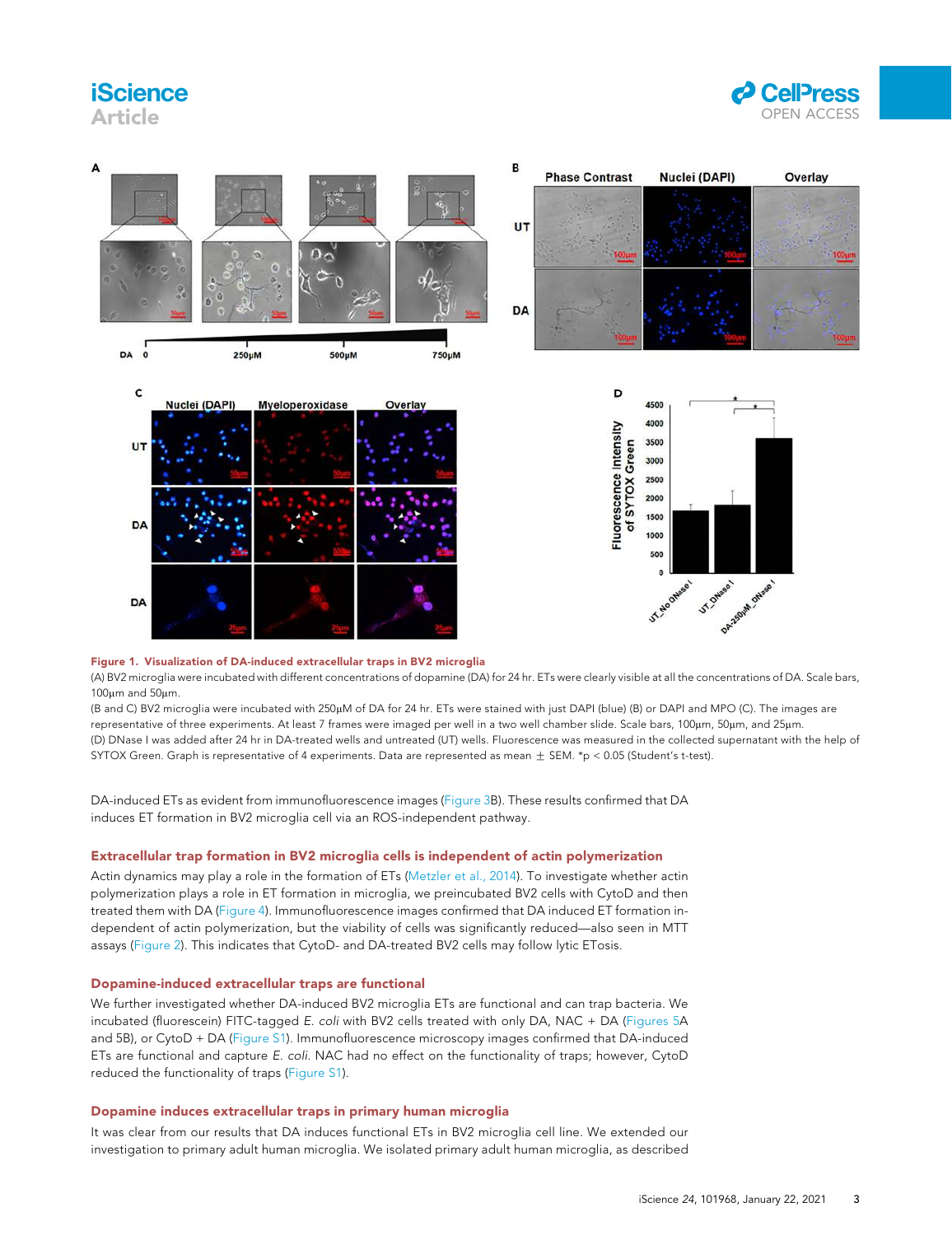





#### Figure 2. Dopamine induces extracellular traps formation independent of cell death

BV2 microglia were seeded in a 96-well microplate and were pretreated with 10μM cytochalasin D (CytoD) for 20 min and 10mM N-acetyl-L-cysteine (NAC) for 3 hr. Pretreatment was followed by dopamine (DA) treatment for 24 hr. Cell viability was observed by taking the absorbance at 570 nm. The graph is representative of 3 experiments. Data are represented as mean  $\pm$  SEM. \*p < .05 (Student's t-test).

previously (Agrawal et al., 2020), and characterized them by staining with Ricinus communis agglutinin (RCA) (Figures 6A and S2). To determine whether DA can induce ETs in primary human microglia, we treated the isolated cells with 2.5µM DA for 12 hours (Figure 6). We stained the cells with RCA (green), as a microglial marker, as well as DAPI (blue) and anti-DNA/Histone H1 antibody (red) for ETs (Figure 6B). Immunofluorescence images confirmed that DA induces ETs in primary human microglia.

#### Microglia extracellular traps are present in glioblastoma

Recent studies suggest that GBM cells express DR2 and secrete DA (Caragher et al., 2019; Weissenrieder et al., 2019). These findings encouraged us to investigate whether microglia present in the GBM microenvironment form extracellular traps. We stained GBM tissues with RCA for microglia (green) and H1/DNA antibody for ETs (red). H1/DNA staining was uniformly distributed inside the cells' nucleus in the human cerebrum tissue, whereas it showed a punctate staining around the cells in case of GBM tissues (Figures 7 and S3). Overlap of H1/DNA and RCA confirmed the formation of ETs by microglia. An algorithm was developed to quantify the formation of ETs. GBM tissues showed significant formation of ETs. There are cells other than microglia that are also showing punctate stain. This may be because of the presence of neutrophils and other cells within GBM tissue (Chen and Hambardzumyan, 2018; Schiffer et al., 2018) that are known to form ETs.

#### **DISCUSSION**

ETs play a critical role in health and disease (Daniel et al., 2019; Linders and Madhi, 2020; Papayannopoulos, 2017). We establish that DA can induce formation of ETs in BV2 microglia and primary adult human microglia (Figures 1 and 6). Presence of DA receptors on microglia and cells of adaptive and innate immune system points toward DA's role in immune regulation (Pocock and Kettenmann, 2007; Mckenna et al., 2002; Sookhai et al., 1999). The ability of DA to induce ETs points toward the role of DA in immune regulation and sterile inflammation. Lymphocytes and dendritic cells can produce DA that can act in an autocrine and/or paracrine manner (Cosentino et al., 2007; Mckenna et al., 2002; Nakano et al., 2009). DA concentration varies in different regions of the brain and can increase up to 1800µM (Ewing et al., 1983; Olefirowicz and Ewing, 1990; Basu et al., 2001; Yan et al., 2015; Goto et al., 2007; Lucas and McMillen, 2002; Matt and Gaskill, 2020). Our results provide a pivotal link between DA and neuro-inflammation.

Cells forming ETs via the suicidal NETosis pathway die immediately while cells following the vital NETosis pathway survive and continue to function normally (Papayannopoulos, 2017; Yipp and Kubes, 2013). We performed MTT assays to investigate the toxicity of DA on BV2 microglia and established that DA is not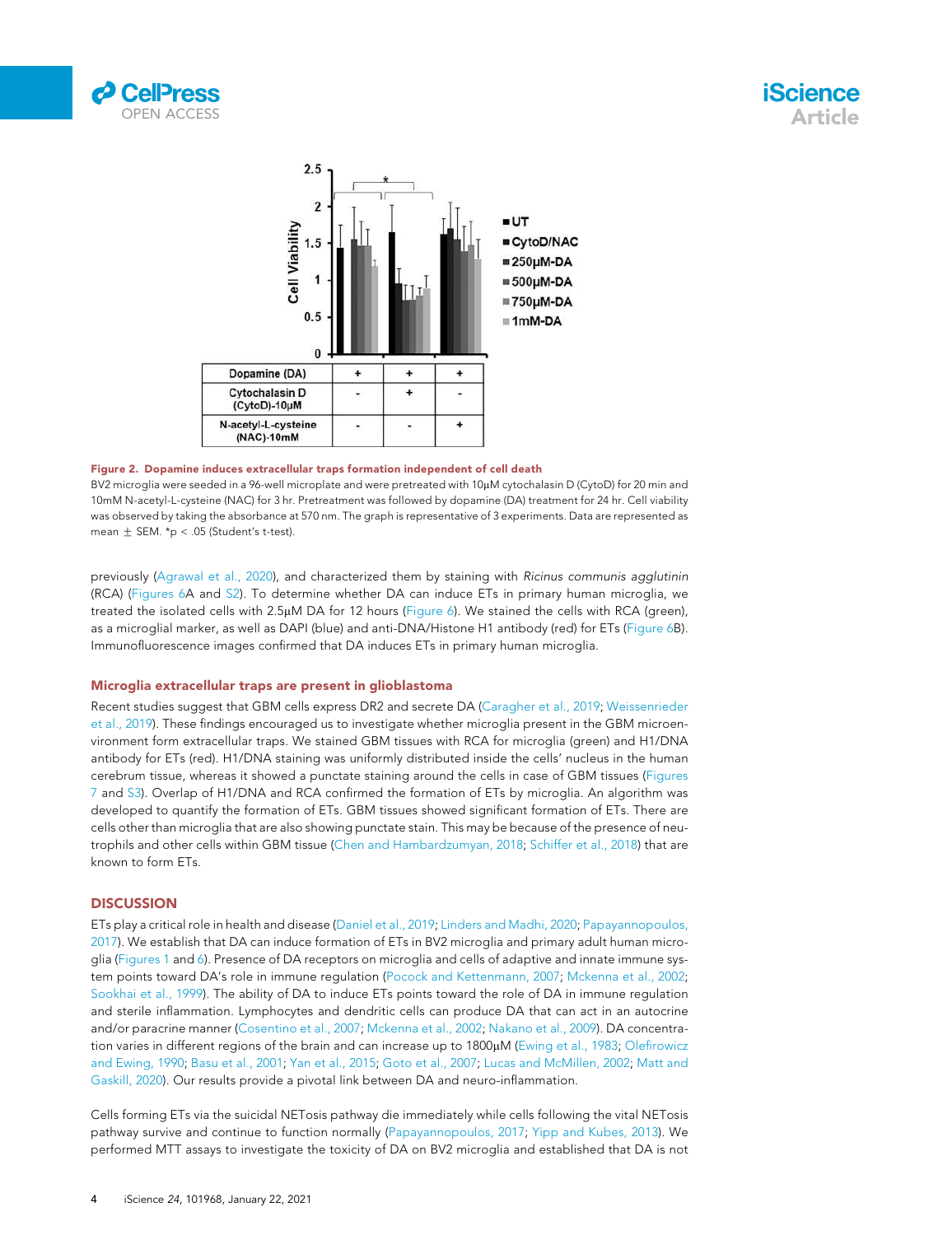### **iScience** Article





#### Figure 3. Dopamine induces extracellular traps independent of ROS

Cells were pretreated with 10mM N-acetyl-L-cysteine (NAC) for 3 hr followed by 250µM dopamine (DA) treatment for 24 hr. (A) ROS production was checked with the help of dichlorofluorescin diacetate (DCF-DA). The graph is representative of three experiments. Data are represented as mean  $\pm$  SEM.

(B) ET formation was induced by DA even in the presence of NAC. ETs were stained with DAPI (blue). At least 7 frames were imaged per well. Scale bars, 100um.

cytotoxic (Figure 2). This implies that DA-induced ET formation in BV2 microglia does not lead to immediate cell death. Yousefi et al. first showed that neutrophils can survive even after the formation of NETs. Interestingly, the traps formed by viable neutrophils contained mitochondrial DNA instead of nuclear DNA (Yousefi et al., 2009). How long does microglia survive after expelling its DNA and what is the composition of microglia ETs are intriguing areas for future investigations.

Another aspect of the mechanism we observed was that DA-induced ETs follow an ROS-independent pathway. DA can work as an antioxidant (Jodko-Piórecka and Litwinienko, 2015), and our results showed that DA did not induce significant ROS generation in BV2 microglia (Figure 3). We pretreated cells with the ROS scavenger NAC and then with DA to confirm no significant increase in ROS levels. These results proposed that DA-induced ET formation is independent of ROS. We confirmed this by observing the formation of traps even when ROS was inhibited (Figure 3). ROS-independent ET formation is previously reported to follow vital ETosis (Pilsczek et al., 2010). The molecules involved in this pathway are under-explored. ET formation is highly stimulus dependent (Daniel et al., 2019; Papayannopoulos, 2017; Doster et al., 2017). Our result is crucial, as evidence of different stimuli inducing vital ETosis will help in exploring molecular pathways. Actin dynamics plays a crucial role in



#### Figure 4. Extracellular trap formation is independent of actin polymerization

Cells were pretreated for 20 min with 10µM cytochalasin D (CytoD) followed by treatment with 250µM dopamine (DA) for 24 hr. Inhibition of actin polymerization had no effect on ET formation. ETs were stained with DAPI (blue). The images are the representative of two experiments. At least 7 frames were imaged per well. Scale bars, 100µm.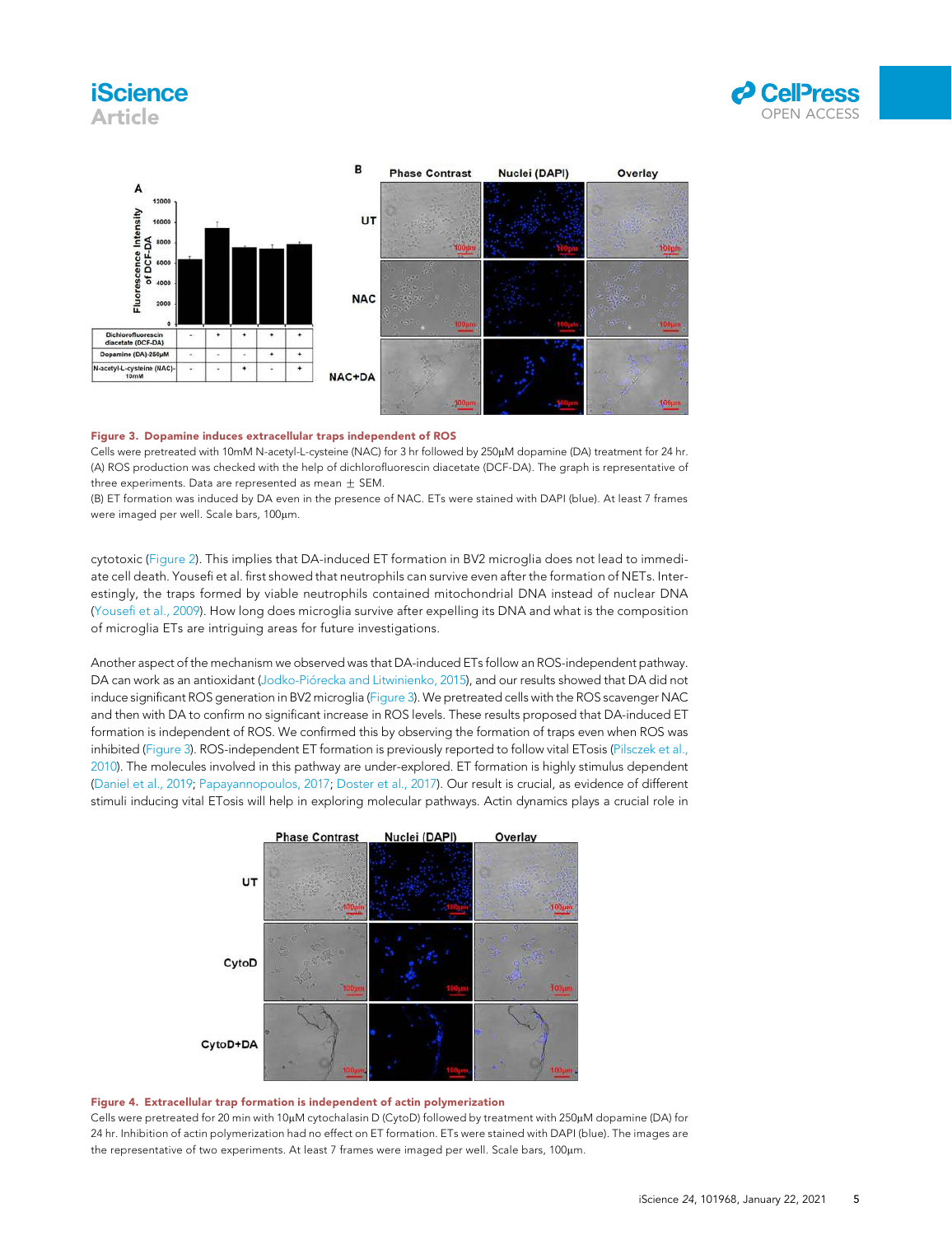





#### Figure 5. Dopamine induces formation of functional extracellular traps

(A) BV2 microglia were incubated with dopamine (DA) for 3 hr. FITC-tagged E. coli (green) was added followed by DA incubation, and cells were further incubated for 21 hours. ETs were stained with DAPI (blue). In the overlay image, green dots are overlapping with the blue ETs, suggesting that ETs are trapping E. coli. Images are representative of two experiments. At least 7 frames were imaged per well. Scale bars, 100μm. (Β) BV2 microglia were pretreated with N-acetyl-L-cysteine (NAC) and were incubated with dopamine (DA) for 3 hr. FITC-tagged E. coli (green) was added followed by DA incubation, and cells were further incubated for 21 hours. ETs were stained with DAPI (blue). In the overlay image, green dots are overlapping with the blue ETs, suggesting that ETs are trapping E. coli. Images are representative of two experiments. At least 7 frames were imaged per well. Scale bars, 100µm.

ET formation (Stojkov et al., 2017; Metzler et al., 2014). But sometimes inhibition of actin polymerization does not affect ET formation (Abi Abdallah et al., 2012; Granger et al., 2017). We observed that DA induces ETs in an actin polymerization independent manner in BV2 cells (Figure 4). It was evident that CytoD does not affect ET formation, but it was cytotoxic as evident from our MTT assay. Inhibiting actin polymerization may induce lytic ETosis in BV2 cells. ETs are hypothesized as an alternate mechanism adopted by immune cells to counter pathogens when their phagocytic capacity is overwhelmed (Branzk et al., 2014). It is possible that, in some cases, inhibiting phagocytosis might push immune cells toward ETs inducing pathways. One of the key functions of ETs is to trap pathogens (Brinkmann et al., 2004; Doster et al., 2017; Papayannopoulos, 2017). DA-induced ETs in BV2 cells successfully trapped FITC-tagged E. coli (Figure 5). Even the ETs formed in presence of NAC or CytoD (Figure S1) trapped E. coli. Thus, inhibition of ROS did not affect functionality of traps. But functionality of traps was compromised in CytoD-treated cells. How CytoD affects ET formation and functionality in microglia needs further investigation. These results established trap formation as an important mechanism of microglial response to counter pathogens.

Encouraged by the results from BV2 microglia, we treated primary human adult microglia with known ET inducers, PMA and LPS (Doster et al., 2017; Papayannopoulos, 2017), and DA; we observed the formation of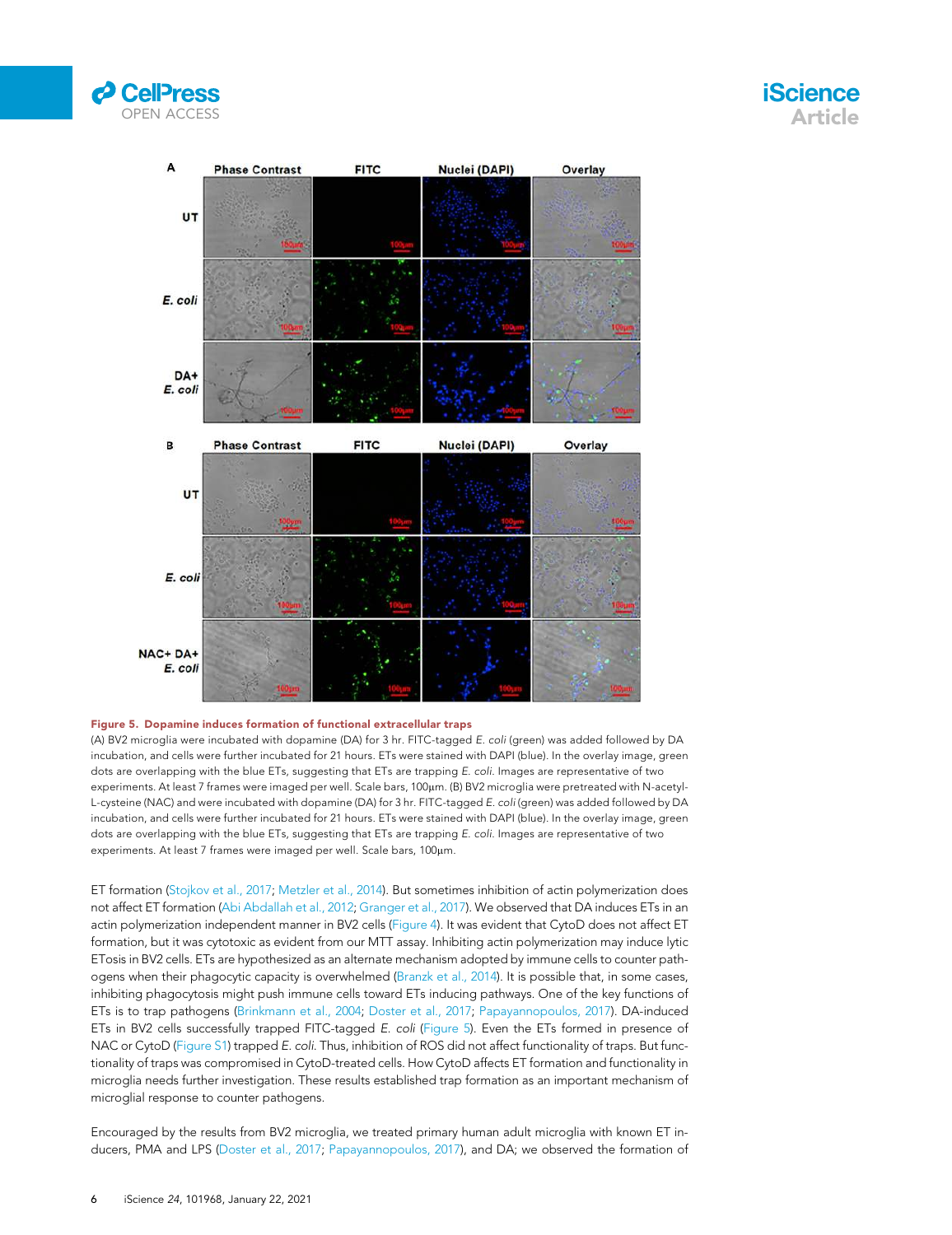### **iScience** Article





#### Figure 6. Dopamine induces extracellular traps in primary human microglia

(A) Primary human microglia isolated from adult human brain tissues. RCA (green) was used as a microglia marker, and glial fibrillary acidic protein (GFAP) (red) was used as an astrocyte marker. About 80% of the cells isolated were microglia. (B) Isolated microglia were treated with 2.5mM dopamine (DA) for 12 hr. RCA (green) was used as a microglia marker. ETs (arrow heads) were visualized using DAPI (blue) and DNA/Histone H1 antibodies (red). At least 7 frames were imaged per well of the two well chamber slide. Scale bars, 100um.

ETs (Figure 6B). This was exciting and it opened new avenues of microglia ET exploration. PMA and LPS induce ETs in different cells primarily via an ROS-dependent lytic pathway (Fuchs et al., 2007; Khan et al., 2017) while our results in BV2 cells suggest an ROS-independent non-lytic pathway for microglia ET formation. Our results support the heterogeneity of ET formation pathway adopted by cells depending on the stimuli (Petretto et al., 2019; Pieterse et al., 2016; Daniel et al., 2019). ETs are protective and inflammatory (Daniel et al., 2019). They play role in pathogenesis of many diseases including cancer (Daniel et al., 2019; Papayannopoulos, 2017). A recent report by Caragher et al. shows that GBM cells express DR2 and they can synthesize and secrete DA (Caragher et al., 2019). This may increase local concentration of DA within the tumor microenvironment which is yet to be quantified. We found that microglia present in the GBM microenvironment form ETs (Figure 7). Inflammation caused by ETs might be involved in progression of GBM. ETs play a role in metastasis of cancer, and cancer cells in turn can induce ETs (Cools-Lartigue et al., 2013; Tohme et al., 2016; Park et al., 2016). It is necessary to explore if that is true for GBM. Several key questions need future investigations; what is the role of microglia ETs in GBM pathology? Are ETs involved in shaping the microenvironment of GBM or inflammation? Microglia ETs present in the GBM need thorough characterization. It will help us in better elucidating their role in GBM and its microenvironment. ETs play an important role in autoimmune diseases such as lupus and arthritis (Garcia-Romo et al., 2011; Khandpur et al., 2013; Yu and Su, 2013). Our findings that DA can induce ETs point toward a role of DA in other inflammatory diseases in the brain. In diseases like schizophrenia, Tourette syndrome, Parkinson disease, and multiple sclerosis, DA plays a substantial role in the pathophysiology (Arreola et al., 2016; Denys et al., 2013; Brisch et al., 2014). Studying DA-induced microglial ETs may lead to interventions that may help in better management of these disease and GBM.

#### Limitations of the study

In the present study, we have shown formation of DA-induced microglia extracellular traps composed of DNA. Mitochondrial DNA or/and nuclear DNA contributes to formation of ETs (Lood et al., 2016; Mcilroy et al., 2014). This study does not show whether traps are composed of nuclear DNA or/and mitochondrial DNA. Studying this will help in further elucidating the intermediate signaling molecules involved in extracellular trap formation. We have shown that the traps are functional as they are capable of trapping FITCtagged E. coli. But the functionality of traps also depends on traps killing bacteria. We have not evaluated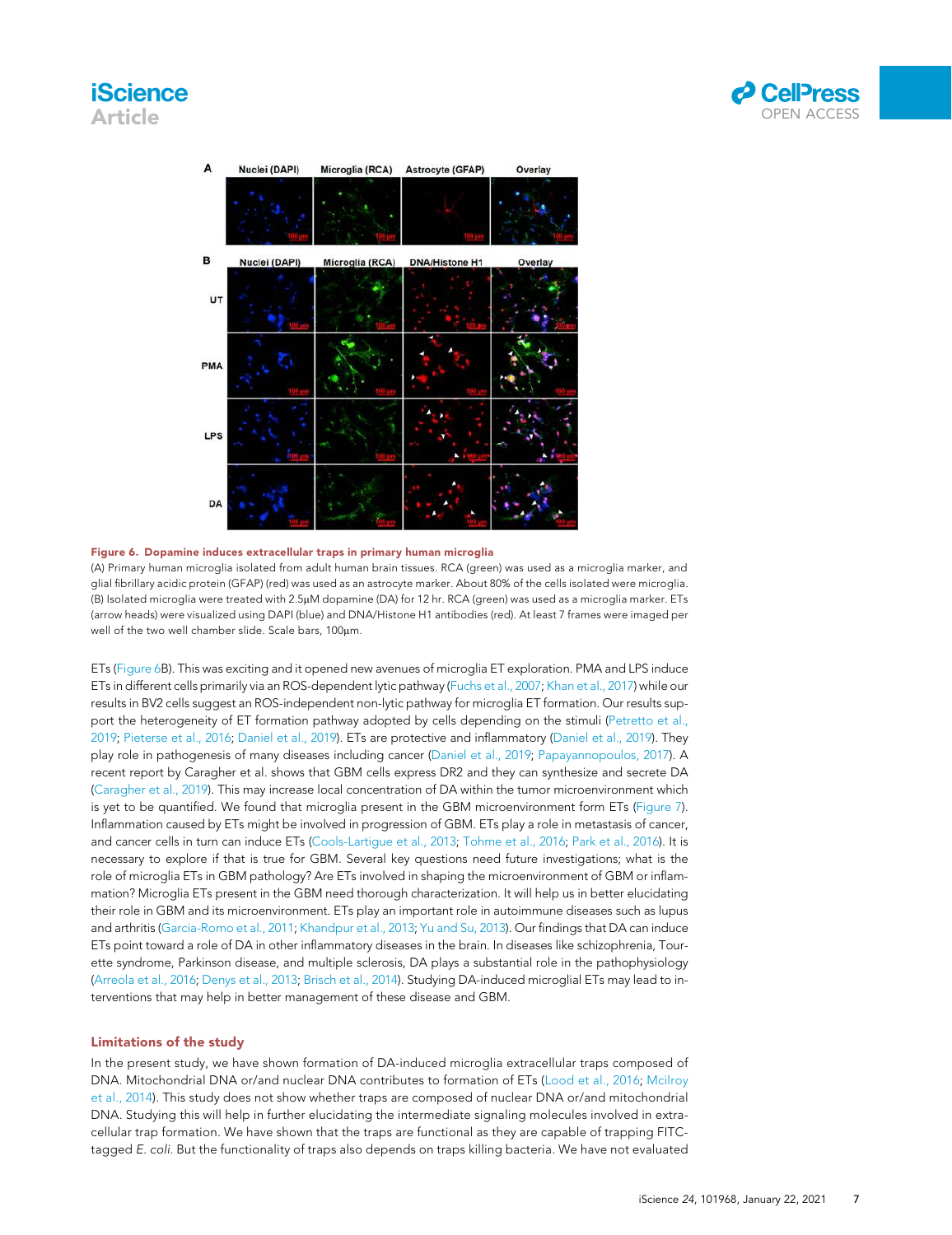





#### Figure 7. Presence of microglia extracellular traps in GBM

(A) GBM tissue was stained with DAPI (blue), RCA (green) for microglia, and DNA/Histone H1 (red) for ETs. The formation of ETs by microglia can be visualized by the punctate red staining overlapping with green (arrow heads). Inset represents secondary antibody control. Scale bars, 50µm.

(B) The punctate red staining overlapping with green was quantified. The graph represents average of the quantified value. The result is representative of two experiments. At least 7 frames were imaged per section and quantified. Data are represented as mean  $\pm$  SEM. \*\*\*p < .0001 (Student's t-test).

whether the traps are capable of killing bacteria which will establish effective functionality of the traps. Protein composition of the traps also varies with cells and stimuli (Papayannopoulos, 2017). As ETs can be inflammatory, extension of this study is needed to characterize microglia ETs to determine their nature.

#### Resource availability

#### Lead contact

Further information and requests for resources should be directed to and will be fulfilled by the Lead Contact, Dr. Sushmita Jha (sushmitajha@iitj.ac.in).

#### Material availability

All unique/stable reagents generated in this study are available from the Lead Contact with a completed Materials Transfer Agreement.

#### Data and code availability

The published article includes all code generated during this study. Original data have been deposited to Mendley Data: https://doi.org/10.17632/k2r3xsyh2m.1.

#### **METHODS**

All methods can be found in the accompanying Transparent Methods supplemental file.

#### SUPPLEMENTAL INFORMATION

Supplemental Information can be found online at https://doi.org/10.1016/j.isci.2020.101968.

#### ACKNOWLEDGMENTS

S.J.'s laboratory was established with institutional grants from Indian Institute of Technology Jodhpur (IITJ) and is funded by grants from the Department of Biotechnology (BT/PR12831/MED/30/1489/2015) and the Ministry of Electronics and Information Technology, Government of India (No.4 (16)/2019-ITEA). We thank Dr. Anirban Basu's Lab at National Brain Research Center (NBRC), India, for their kind gift of the BV2 microglia cell line. Modified histone antibodies were a kind gift from Dr. Vijayalakshmi Mahadevan from the Institute of Bioinformatics and Applied Biotechnology. Human brain tissue sections were obtained from the All India Institute of Medical Sciences (AIIMS) Jodhpur and Tata Memorial Hospital, Tata Memorial Center, Mumbai, Maharashtra, India. We thank Dr. Pushpa Potaliya and Dr. Vineet Jain, Department of Anatomy, AIIMS, Jodhpur, for valuable assistance in histological processing of the tissues. We thank Mr. Bharat Pareek, Technical Superintendent, Indian Institute of Technology Jodhpur, for his technical support in our lab.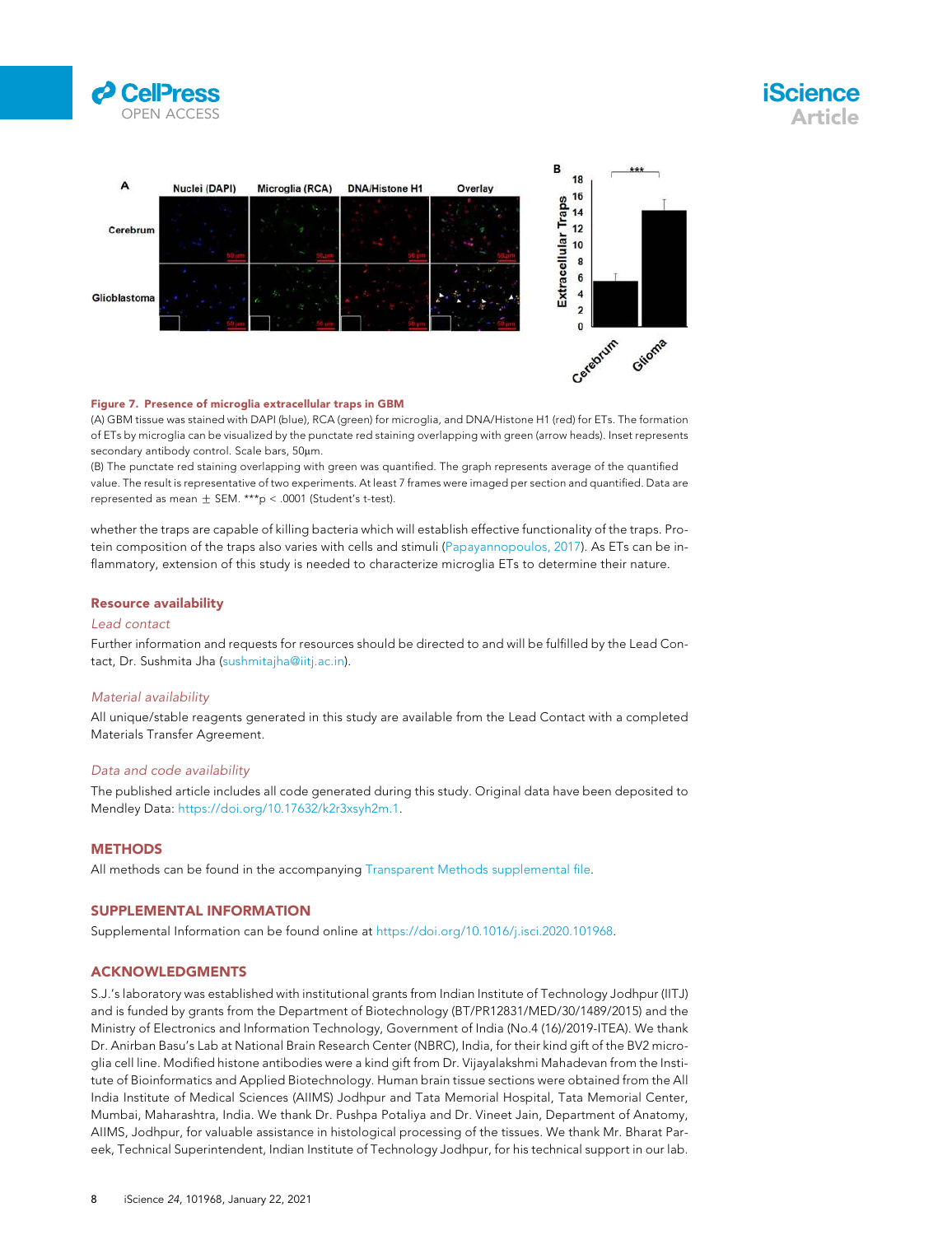### **iScience** Article



#### AUTHOR CONTRIBUTIONS

I.A. designed and performed the experiments (data analysis, standardized primary microglia isolation, immunofluorescence), as well as prepared and edited initial manuscript draft. N.S. performed BV2 microglia cell culture. S.S. did some immunocytochemistry experiments. D.B.C. wrote the code for ET quantification and D.C. and S.A. helped with quantification. D.J. provided brain tissues for microglia isolation. S.G., S.E., and T.G. provided tissue sections for IHC studies. S.J. conceptualized the study, designed experiments, wrote initial draft, and edited and reviewed the manuscript. All authors reviewed the manuscript.

#### DECLARATION OF INTERESTS

The authors declare no competing interests.

Received: September 11, 2020 Revised: November 26, 2020 Accepted: December 16, 2020 Published: January 22, 2021

#### **REFERENCES**

Abi Abdallah, D.S., Lin, C., Ball, C.J., King, M.R., Duhamel, G.E., and Denkers, E.Y. (2012). Toxoplasma gondii triggers release of human and mouse neutrophil extracellular traps. Infect. Immun. 80, 768–777.

Agrawal, I., Saxena, S., Nair, P., Jha, D., and Jha, S. (2020). Obtaining Human Microglia from Adult Human Brain Tissue. JoVE 162, e61438.

Arreola, R., Alvarez-Herrera, S., Pérez-Sánchez, G., Becerril-Villanueva, E., Cruz-Fuentes, C.,<br>Flores-Gutierrez, E.O., Garcés-Alvarez, M.E., De La Cruz-Aguilera, D.L., Medina-Rivero, E., Hurtado-Alvarado, G., et al. (2016). Immunomodulatory effects mediated by dopamine. J. Immunol. Res. 2016, 3160486.

Basu, S., Nagy, J.A., Pal, S., Vasile, E., Eckelhoefer, I.A., Susan Bliss, V., Manseau, E.J., Dasgupta, P.S., Dvorak, H.F., and Mukhopadhyay, D. (2001). The neurotransmitter dopamine inhibits angiogenesis induced by vascular permeability factor/vascular endothelial growth factor. Nat. Med. 7, 569–574.

Beninger, R.J. (1983). The role of dopamine in locomotor activity and learning. Brain Res. 287, 173–196.

Branzk, N., Lubojemska, A., Hardison, S.E., Wang, Q., Gutierrez, M.G., Brown, G.D., and Papayannopoulos, V. (2014). Neutrophils sense microbe size and selectively release neutrophil extracellular traps in response to large pathogens. Nat. Immunol. 15, 1017.

Brinkmann, V., Reichard, U., Goosmann, C., Fauler, B., Uhlemann, Y., Weiss, D.S., Weinrauch, Y., and Zychlinsky, A. (2004). Neutrophil extracellular traps kill bacteria. Science 303, 1532.

Brisch, R., Saniotis, A., Wolf, R., Bielau, H., Bernstein, H.-G., Steiner, J., Bogerts, B., Braun, K., Jankowski, Z., Kumaratilake, J., et al. (2014). The role of dopamine in schizophrenia from a neurobiological and evolutionary perspective: old fashioned, but still in vogue. Front. Psychiatry 5, 47.

Bryukhin, G.V., and Shopova, A.V. (2015). Characteristics of mononuclear extracellular traps in the offspring of female rats with drug-induced hepatitis. Bull. Exp. Biol. Med. 159, 435–437.

Caragher, S.P., Shireman, J.M., Huang, M., Miska, J., Atashi, F., Baisiwala, S., Hong Park, C., Saathoff, M.R., Warnke, L., Xiao, T., et al. (2019). Activation of dopamine receptor 2 prompts transcriptomic and metabolic plasticity in glioblastoma. J. Neurosci. 39, 1982.

Caudrillier, A., Kessenbrock, K., Gilliss, B.M., Nguyen, J.X., Marques, M.B., Monestier, M., Toy, P., Werb, Z., and Looney, M.R. (2012). Platelets induce neutrophil extracellular traps in transfusion-related acute lung injury. J. Clin. Invest. 122, 2661–2671.

Cedervall, J., Zhang, Y., Huang, H., Zhang, L., Femel, J., Dimberg, A., and Olsson, A.-K. (2015). Neutrophil extracellular traps accumulate in peripheral blood vessels and compromise organ function in tumor-bearing animals. Cancer Res. 75, 2653.

Chen, Z., and Hambardzumyan, D. (2018). Immune microenvironment in glioblastoma subtypes. Front. Immunol. 9, 1004.

Chow, O.A., Von Köckritz-Blickwede, M., Bright, A.T., Hensler, M.E., Zinkernagel, A.S., Cogen A.L., Gallo, R.L., Monestier, M., Wang, Y., Glass, C.K., and Nizet, V. (2010). Statins enhance formation of phagocyte extracellular traps. Cell Host Microbe 8, 445–454.

Cools-Lartigue, J., Spicer, J., Mcdonald, B., Gowing, S., Chow, S., Giannias, B., Bourdeau, F., Kubes, P., and Ferri, L. (2013). Neutrophil extracellular traps sequester circulating tumor cells and promote metastasis. J. Clin. Invest. 123, 3446–3458.

Cosentino, M., Fietta, A.M., Ferrari, M., Rasini, E., Bombelli, R., Carcano, E., Saporiti, F., Meloni, F., Marino, F., and Lecchini, S. (2007). Human CD4+CD25+ regulatory T cells selectively express tyrosine hydroxylase and contain endogenous catecholamines subserving an autocrine/paracrine inhibitory functional loop. Blood 109, 632–642.

Czaikoski, P.G., Mota, J.M.S.C., Nascimento, D.C., Sônego, F., Castanheira, F.V.E.S., Melo, P.H., Scortegagna, G.T., Silva, R.L., Barroso-Sousa, R., Souto, F.O., et al. (2016). Neutrophil extracellular traps induce organ damage during experimental and clinical sepsis. PLoS One 11, e0148142.

Daniel, C., Leppkes, M., Muñoz, L.E., Schley, G., Schett, G., and Herrmann, M. (2019). Extracellular DNA traps in inflammation, injury and healing. Nat. Rev. Nephrol. 15, 559–575.

Delgado-Rizo, V., Martínez-Guzmán, M., Iñiguez-<br>Gutierrez, L., García-Orozco, A., Alvarado-Navarro, A., and Fafutis-Morris, M. (2017). Neutrophil extracellular traps and its implications in inflammation: an overview. Front. Immunol. 8, 81.

Demers, M., Krause, D.S., Schatzberg, D., Martinod, K., Voorhees, J.R., Fuchs, T.A., Scadden, D.T., and Wagner, D.D. (2012). Cancers predispose neutrophils to release extracellular DNA traps that contribute to cancer-associated thrombosis. Proc. Natl. Acad. Sci. U S A 109, 13076–13081.

Denys, D., De Vries, F., Cath, D., Figee, M., Vulink, N., Veltman, D.J., Van Der Doef, T.F., Boellaard, R., Westenberg, H., Van Balkom, A., et al. (2013). Dopaminergic activity in Tourette syndrome and obsessive-compulsive disorder. Eur. Neuropsychopharmacol. 23, 1423–1431.

Doster, R.S., Rogers, L.M., Gaddy, J.A., and Aronoff, D.M. (2017). Macrophage extracellular traps: a scoping review. J. Innate Immun. 10,  $3 - 13$ .

Dwyer, M., Shan, Q., D'ortona, S., Maurer, R., Mitchell, R., Olesen, H., Thiel, S., Huebner, J., and Gadjeva, M. (2014). Cystic Fibrosis Sputum DNA has NETosis characteristics and NET release is regulated by MIF. J. Innate Immun. 6, 765–779.

Ewing, A.G., Bigelow, J.C., and Wightman, R.M. (1983). Direct in vivo monitoring of dopamine released from two striatal compartments in the rat. Science 221, 169.

Fan, Y., Chen, Z., Pathak, J.L., Carneiro, A.M.D., and Chung, C.Y. (2018). Differential regulation of adhesion and phagocytosis of resting and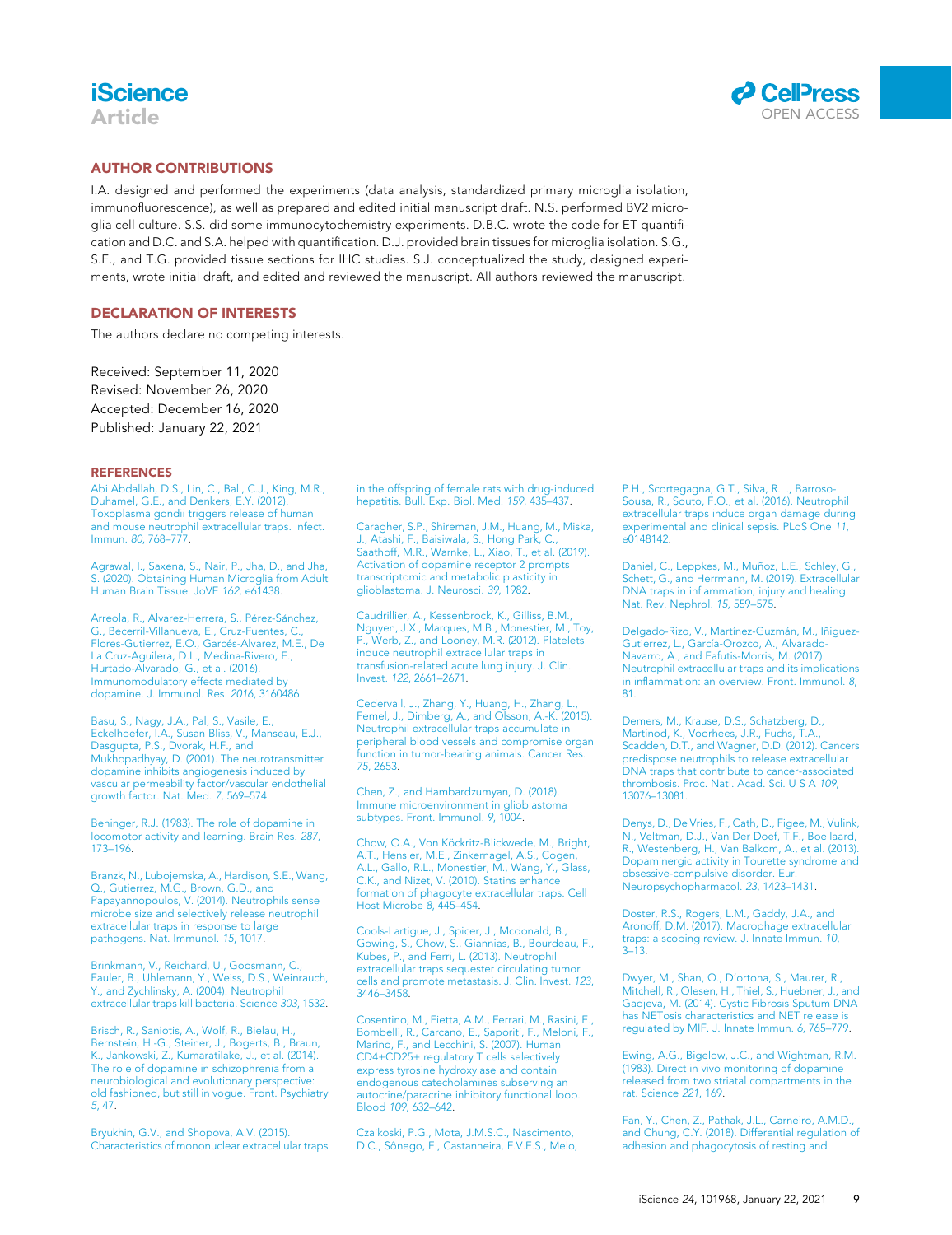

activated microglia by dopamine. Front. Cell. Neurosci. 12, 309.

Ferreri, L., Mas-Herrero, E., Zatorre, R.J., Ripollés, P., Gomez-Andres, A., Alicart, H., Olivé, G., Marco-Pallarés, J., Antonijoan, R.M., Valle, M., et al. (2019). Dopamine modulates the reward experiences elicited by music. Proc. Natl. Acad. Sci. U S A 116, 3793.

Fuchs, T.A., Abed, U., Goosmann, C., Hurwitz, R., Schulze, I., Wahn, V., Weinrauch, Y., Brinkmann, V., and Zychlinsky, A. (2007). Novel cell death program leads to neutrophil extracellular traps. J. Cell. Biol. 176, 231–241.

Fuchs, T.A., Brill, A., Duerschmied, D., Schatzberg, D., Monestier, M., Myers, D.D., Wrobleski, S.K., Wakefield, T.W., Hartwig, J.H., and Wagner, D.D. (2010). Extracellular DNA traps promote thrombosis. Proc. Natl. Acad. Sci. U S A 107, 15880–15885.

Garcia-Romo, G.S., Caielli, S., Vega, B., Connolly, J., Allantaz, F., Xu, Z., Punaro, M., Baisch, J., Guiducci, C., Coffman, R.L., et al. (2011). Netting neutrophils are major inducers of type I IFN production in pediatric systemic lupus erythematosus. Sci. Transl. Med. 3, 73ra20.

Goto, Y., Otani, S., and Grace, A.A. (2007). The Yin and Yang of dopamine release: a new perspective. Neuropharmacology 53, 583–587.

Granger, V., Faille, D., Marani, V., Noël, B.,<br>Gallais, Y., Szely, N., Flament, H., Pallardy, M., Chollet-Martin, S., and De Chaisemartin, L. (2017). Human blood monocytes are able to form extracellular traps. J. Leukoc. Biol. 102, 775–781.

Guglietta, S., Chiavelli, A., Zagato, E., Krieg, C., Gandini, S., Ravenda, P.S., Bazolli, B., Lu, B., Penna, G., and Rescigno, M. (2016). Coagulation induced by C3aR-dependent NETosis drives protumorigenic neutrophils during small intestinal tumorigenesis. Nat. Commun. 7, 11037.

Gupta, A.K., Joshi, M.B., Philippova, M., Erne, P., Hasler, P., Hahn, S., and Resink, T.J. (2010). Activated endothelial cells induce neutrophil extracellular traps and are susceptible to NETosis-mediated cell death. FEBS Lett. 584, 3193–3197.

Hakkim, A., Fürnrohr, B.G., Amann, K., Laube, B.,<br>Abed, U.A., Brinkmann, V., Herrmann, M., Voll, R.E., and Zychlinsky, A. (2010). Impairment of neutrophil extracellular trap degradation is associated with lupus nephritis. Proc. Natl. Acad. Sci. U S A 107, 9813–9818.

Halder, L.D., Abdelfatah, M.A., Jo, E.A.H., Jacobsen, I.D., Westermann, M., Beyersdorf, N., Lorkowski, S., Zipfel, P.F., and Skerka, C. (2016). Factor H binds to extracellular DNA traps released from human blood monocytes in response to Candida albicans. Front. Immunol. 7, 671.

Jodko-Piórecka, K., and Litwinienko, G. (2015). Antioxidant activity of dopamine and L-DOPA in lipid micelles and their cooperation with an analogue of a-tocopherol. Free Radic. Biol. Med. 83, 1–11.

Jönsson, B.E., Bylund, J., Johansson, B.R., Telemo, E., and Wold, A.E. (2013). Cord-forming mycobacteria induce DNA meshwork formation

by human peripheral blood mononuclear cells. Pathog. Dis. 67, 54–66.

Joshi, M.B., Lad, A., Bharath Prasad, A.S., Balakrishnan, A., Ramachandra, L., and Satyamoorthy, K. (2013). High glucose modulates IL-6 mediated immune homeostasis through impeding neutrophil extracellular trap formation. FEBS Lett. 587, 2241–2246.

Khan, M.A., Farahvash, A., Douda, D.N., Licht, J.-C., Grasemann, H., Sweezey, N., and Palaniyar, N. (2017). JNK activation turns on LPS- and gramnegative bacteria-induced NADPH oxidasedependent suicidal NETosis. Sci. Rep. 7, 3409.

Khandpur, R., Carmona-Rivera, C., Vivekanandan-Giri, A., Gizinski, A., Yalavarthi, S., Knight, J.S., Friday, S., Li, S., Patel, R.M., Subramanian, V., et al. (2013). Nets are a source of citrullinated autoantigens and stimulate inflammatory responses in rheumatoid arthritis. Sci. Transl. Med. 5, 178ra40.

King, P.T., Sharma, R., O'sullivan, K., Selemidis, S., Lim, S., Radhakrishna, N., Lo, C., Prasad, J., Callaghan, J., Mclaughlin, P., et al. (2015). Nontypeable Haemophilus influenzae induces sustained lung oxidative stress and protease expression. PLoS One 10, e0120371.

Kolaczkowska, E., Jenne, C.N., Surewaard, B.G.J., Thanabalasuriar, A., Lee, W.-Y., Sanz, M.-J., Mowen, K., Opdenakker, G., and Kubes, P. (2015). Molecular mechanisms of NET formation and degradation revealed by intravital imaging in the liver vasculature. Nat. Commun. 6, 6673.

Li, Q., and Barres, B.A. (2018). Microglia and macrophages in brain homeostasis and disease. Nat. Rev. Immunol. 18, 225–242.

Linders, J., and Madhi, R. (2020). Extracellular Cold-Inducible RNA-Binding Protein Regulates Neutrophil Extracellular Trap Formation and Tissue Damage in Acute Pancreatitis (Laboratory Investigation (Nature publishing group)).

Lood, C., Blanco, L.P., Purmalek, M.M., Carmona-Rivera, C., De Ravin, S.S., Smith, C.K., Malech, H.L., Ledbetter, J.A., Elkon, K.B., and Kaplan, M.J. (2016). Neutrophil extracellular traps enriched in oxidized mitochondrial DNA are interferogenic and contribute to lupus-like disease. Nat. Med. 22, 146.

Lucas, L.A.C., and Mcmillen, B.A. (2002). Differences in brain area concentrations of dopamine and serotonin in myers' high ethanol preferring (mHEP) and outbred rats. J. Neural Transm. 109, 279–292.

Martinod, K., Demers, M., Fuchs, T.A., Wong, S.L., Brill, A., Gallant, M., Hu, J., Wang, Y., and Wagner, D.D. (2013). Neutrophil histone modification by peptidylarginine deiminase 4 is critical for deep vein thrombosis in mice. Proc. Natl. Acad. Sci. U S A 110, 8674–8679.

Matt, S.M., and Gaskill, P.J. (2020). Where is dopamine and how do immune cells see it?: dopamine-mediated immune cell function in health and disease. J. Neuroimmune Pharmacol. 15, 114–164.

Mcilroy, D.J., Jarnicki, A.G., Au, G.G., Lott, N., Smith, D.W., Hansbro, P.M., and Balogh, Z.J. (2014). Mitochondrial DNA neutrophil extracellular traps are formed after trauma and subsequent surgery. J. Crit. Care 29, 1133.e1–  $1133 - 5$ 

iScience Article

Mckenna, F., Mclaughlin, P.J., Lewis, B.J., Sibbring, G.C., Cummerson, J.A., Bowen-Jones, D., and Moots, R.J. (2002). Dopamine receptor expression on human T- and B-lymphocytes, monocytes, neutrophils, eosinophils and NK cells: a flow cytometric study. J. Neuroimmunol. 132, 34–40.

Metzler, Kathleen D., Goosmann, C., Lubojemska, A., Zychlinsky, A., and Papayannopoulos, V. (2014). A myeloperoxidasecontaining complex regulates neutrophil elastase release and actin dynamics during NETosis. Cell Rep. 8, 883–896.

Möllerherm, H., Von Köckritz-Blickwede, M., and Branitzki-Heinemann, K. (2016). Antimicrobial activity of mast cells: role and relevance of extracellular DNA traps. Front. Immunol. 7, 265.

Morshed, M., Hlushchuk, R., Simon, D., Walls, A.F., Obata-Ninomiya, K., Karasuyama, H., Djonov, V., Eggel, A., Kaufmann, T., Simon, H.-U., and Yousefi, S. (2014). NADPH oxidase– independent formation of extracellular DNA traps by basophils. J. Immunol. 192, 5314.

Nakano, K., Higashi, T., Takagi, R., Hashimoto, K., Tanaka, Y., and Matsushita, S. (2009). Dopamine released by dendritic cells polarizes Th2 differentiation. Int. Immunol. 21, 645–654.

Olefirowicz, T.M., and Ewing, A.G. (1990). Dopamine concentration in the cytoplasmic compartment of single neurons determined by capillary electrophoresis. J. Neurosci. Methods 34, 11–15.

Ott, T., and Nieder, A. (2019). Dopamine and cognitive control in prefrontal cortex. Trends Cogn. Sci. 23, 213–234.

Papayannopoulos, V. (2017). Neutrophil extracellular traps in immunity and disease. Nat. Rev. Immunol. 18, 134–147.

Park, J., Wysocki, R.W., Amoozgar, Z., Maiorino, L., Fein, M.R., Jorns, J., Schott, A.F., Kinugasa-Katayama, Y., Lee, Y., Won, N.H., et al. (2016). Cancer cells induce metastasis-supporting neutrophil extracellular DNA traps. Sci. translational Med. 8, 361ra138.

Peng, H.-H., Liu, Y.-J., Ojcius, D.M., Lee, C.-M., Chen, R.-H., Huang, P.-R., Martel, J., and Young, J.D. (2017). Mineral particles stimulate innate immunity through neutrophil extracellular traps containing HMGB1. Scientific Rep. 7, 16628.

Petretto, A., Bruschi, M., Pratesi, F., Croia, C., Candiano, G., Ghiggeri, G., and Migliorini, P. (2019). Neutrophil extracellular traps (NET) induced by different stimuli: a comparative proteomic analysis. PLoS One 14, e0218946.

Pieterse, E., Rother, N., Yanginlar, C., Hilbrands, L.B., and Van Der Vlag, J. (2016). Neutrophils discriminate between lipopolysaccharides of different bacterial sources and selectively release neutrophil extracellular traps. Front. Immunol. 7, 484.

Pilsczek, F.H., Salina, D., Poon, K.K.H., Fahey, C., Yipp, B.G., Sibley, C.D., Robbins, S.M., Green, F.H.Y., Surette, M.G., Sugai, M., et al. (2010). A novel mechanism of rapid nuclear neutrophil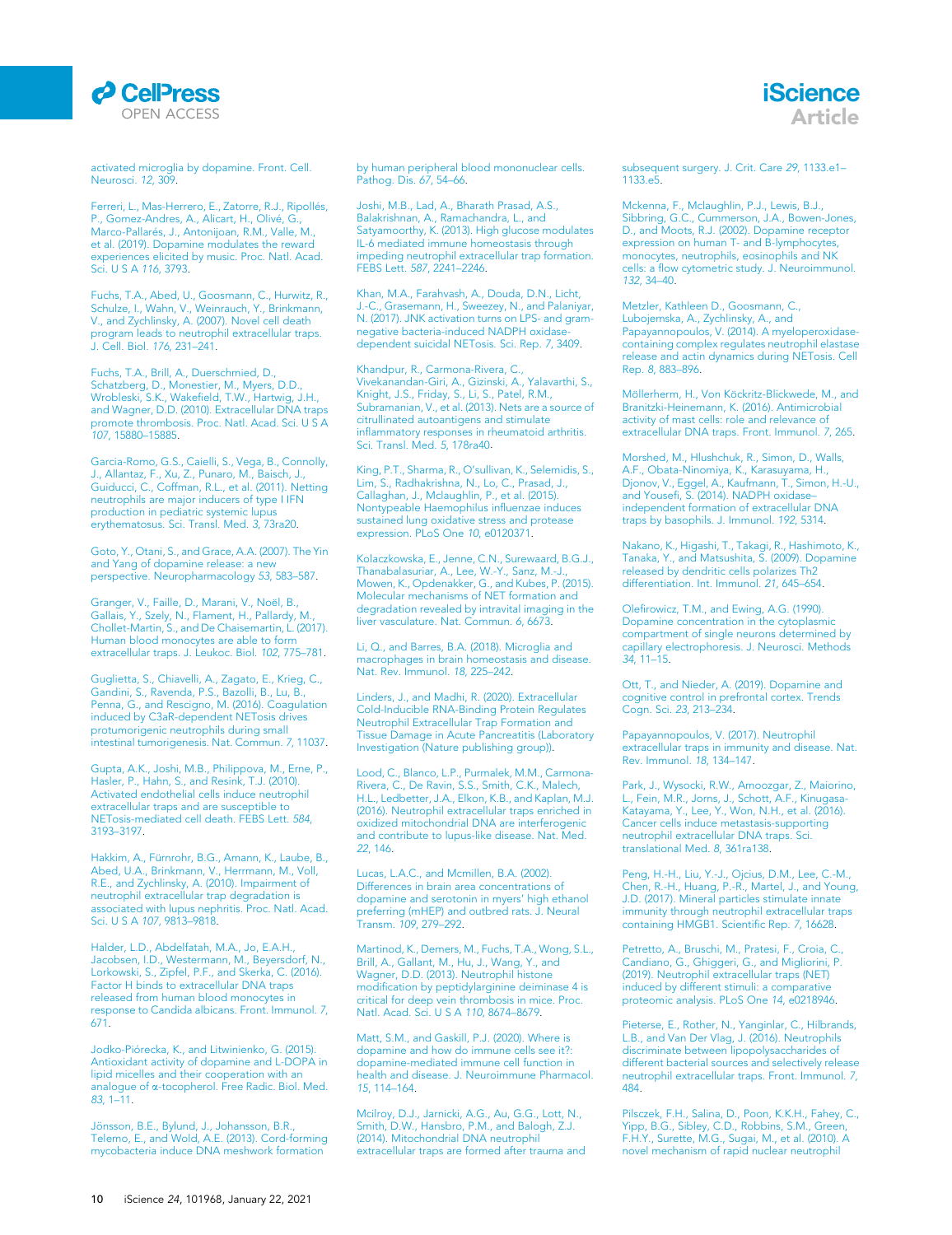### **iScience** Article

extracellular trap formation in response to Staphylococcus aureus. J. Immunol. 185, 7413.

Pocock, J.M., and Kettenmann, H. (2007). Neurotransmitter receptors on microglia. Trends Neurosci. 30, 527–535.

Saffarzadeh, M., Juenemann, C., Queisser, M.A., Lochnit, G., Barreto, G., Galuska, S.P., Lohmeyer, J., and Preissner, K.T. (2012). Neutrophil extracellular traps directly induce epithelial and endothelial cell death: a predominant role of histones. PLoS One 7, e32366.

Saitoh, T., Komano, J., Saitoh, Y., Misawa, T., Takahama, M., Kozaki, T., Uehata, T., Iwasaki, H., Omori, H., Yamaoka, S., et al. (2012). Neutrophil extracellular traps mediate a host defense response to human immunodeficiency virus-1. Cell Host Microbe 12, 109–116.

Schiffer, D., Annovazzi, L., Casalone, C., Corona, C., and Mellai, M. (2018). Glioblastoma: microenvironment and niche concept. Cancers 11, 5.

Schorn, C., Janko, C., Latzko, M., Chaurio, R., Schett, G., and Herrmann, M. (2012). Monosodium urate crystals induce extracellular DNA traps in neutrophils, eosinophils, and basophils but not in mononuclear cells. Front. Immunol. 3, 277.

Shen, F., Tang, X., Cheng, W., Wang, Y., Wang, C., Shi, X., An, Y., Zhang, Q., Liu, M., Liu, B., and Yu, L. (2016). Fosfomycin enhances phagocytemediated killing of Staphylococcus aureus by extracellular traps and reactive oxygen species. Sci. Rep. 6, 19262.

Sookhai, S., Wang, J.H., Mccourt, M., O'connell, D., and Redmond, H.P. (1999). Dopamine induces neutrophil apoptosis through a dopamine D-1 receptor-independent mechanism. Surgery 126, 314–322.

Stojkov, D., Amini, P., Oberson, K., Sokollik, C., Duppenthaler, A., Simon, H.-U., and Yousefi, S. (2017). ROS and glutathionylation balance cytoskeletal dynamics in neutrophil extracellular trap formation. J. Cell Biol. 216, 4073.

Tohme, S., Yazdani, H.O., Al-Khafaji, A.B., Chidi, A.P., Loughran, P., Mowen, K., Wang, Y., Simmons, R.L., Huang, H., and Tsung, A. (2016). Neutrophil extracellular traps promote the development and progression of liver metastases after surgical stress. Cancer Res. 76, 1367–1380.

Urban, C.F., Reichard, U., Brinkmann, V., and Zychlinsky, A. (2006). Neutrophil extracellular traps capture and kill Candida albicans yeast and hyphal forms. Cell Microbiol. 8, 668–676.

Villanueva, E., Yalavarthi, S., Berthier, C.C., Hodgin, J.B., Khandpur, R., Lin, A.M., Rubin, C.J., Zhao, W., Olsen, S.H., Klinker, M., et al. (2011). Netting neutrophils induce endothelial damage, infiltrate tissues and expose immunostimulatory molecules in systemic lupus erythematosus. J. Immunol. 187, 538–552.

Wang, C., Wang, Y., Shi, X., Tang, X., Cheng, W., Wang, X., An, Y., Li, S., Xu, H., Li, Y., et al. (2019). The TRAPs from microglial vesicles protect against Listeria infection in the CNS. Front. Cell. Neurosci. 13, 199.

Warnatsch, A., Ioannou, M., Wang, Q., and Papayannopoulos, V. (2015). Neutrophil extracellular traps license macrophages for cytokine production in atherosclerosis. Science 349, 316.

Webster, S.J., Daigneault, M., Bewley, M.A., Preston, J.A., Marriott, H.M., Walmsley, S.R. Read, R.C., Whyte, M.K.B., and Dockrell, D.H. (2010). Distinct cell death programs in monocytes regulate innate responses following challenge with common causes of invasive bacterial disease. J. Immunol. 185, 2968–2979.

Weissenrieder, J.S., Reed, J.L., Green, M.V., Moldovan, G.L., Koubek, E.J., Neighbors, J.D., and Hohl, R.J. (2019). The dopamine D2 receptor contributes to the spheroid formation behavior of U87 glioblastoma cells. Pharmacology 105, 19–27.

Wong, K.-W., and Jacobs, W.R. (2013). Mycobacterium tuberculosis exploits human interferon  $\gamma$  to stimulate macrophage extracellular trap formation and necrosis. J. Infect. Dis. 208, 109–119.

Wright, T.K., Gibson, P.G., Simpson, J.L., Mcdonald, V.M., Wood, L.G., and Baines, K.J. (2016). Neutrophil extracellular traps are associated with inflammation in chronic airway disease. Respirology 21, 467–475.

Yan, Y., Jiang, W., Liu, L., Wang, X., Ding, C., Tian, Z., and Zhou, R. (2015). Dopamine controls systemic inflammation through inhibition of NLRP3 inflammasome. Cell 160, 62-73.

Yipp, B.G., and Kubes, P. (2013). NETosis: how vital is it? Blood 122, 2784–2794.

Yipp, B.G., Petri, B., Salina, D., Jenne, C.N., Scott, B.N.V., Zbytnuik, L.D., Pittman, K., Asaduzzaman, M., Wu, K., Meijndert, H.C., et al. (2012). Infectioninduced NETosis is a dynamic process involving neutrophil multitasking in vivo. Nat. Med. 18, 1386.

Yoshioka, Y., Sugino, Y., Tozawa, A., Yamamuro, A., Kasai, A., Ishimaru, Y., and Maeda, S. (2016). Dopamine inhibits lipopolysaccharide-induced nitric oxide production through the formation of dopamine quinone in murine microglia BV-2 cells. J. Pharmacol. Sci. 130, 51–59.

Yousefi, S., Gold, J.A., Andina, N., Lee, J.J., Kelly, A.M., Kozlowski, E., Schmid, I., Straumann, A., Reichenbach, J., Gleich, G.J., and Simon, H.-U. (2008). Catapult-like release of mitochondrial DNA by eosinophils contributes to antibacterial defense. Nat. Med. 14, 949.

Yousefi, S., Mihalache, C., Kozlowski, E., Schmid, I., and Simon, H.U. (2009). Viable neutrophils release mitochondrial DNA to form neutrophil extracellular traps. Cell Death Differ. 16, 1438– 1444.

Yousefi, S., Stojkov, D., Germic, N., Simon, D., Wang, X., Benarafa, C., and Simon, H.-U. (2019). Untangling ''NETosis'' from NETs. Eur. J. Immunol. 49, 221–227.

Yu, Y., and Su, K. (2013). Neutrophil extracellular traps and systemic lupus erythematosus. J. Clin. Cell. Immunol. 4, 139.

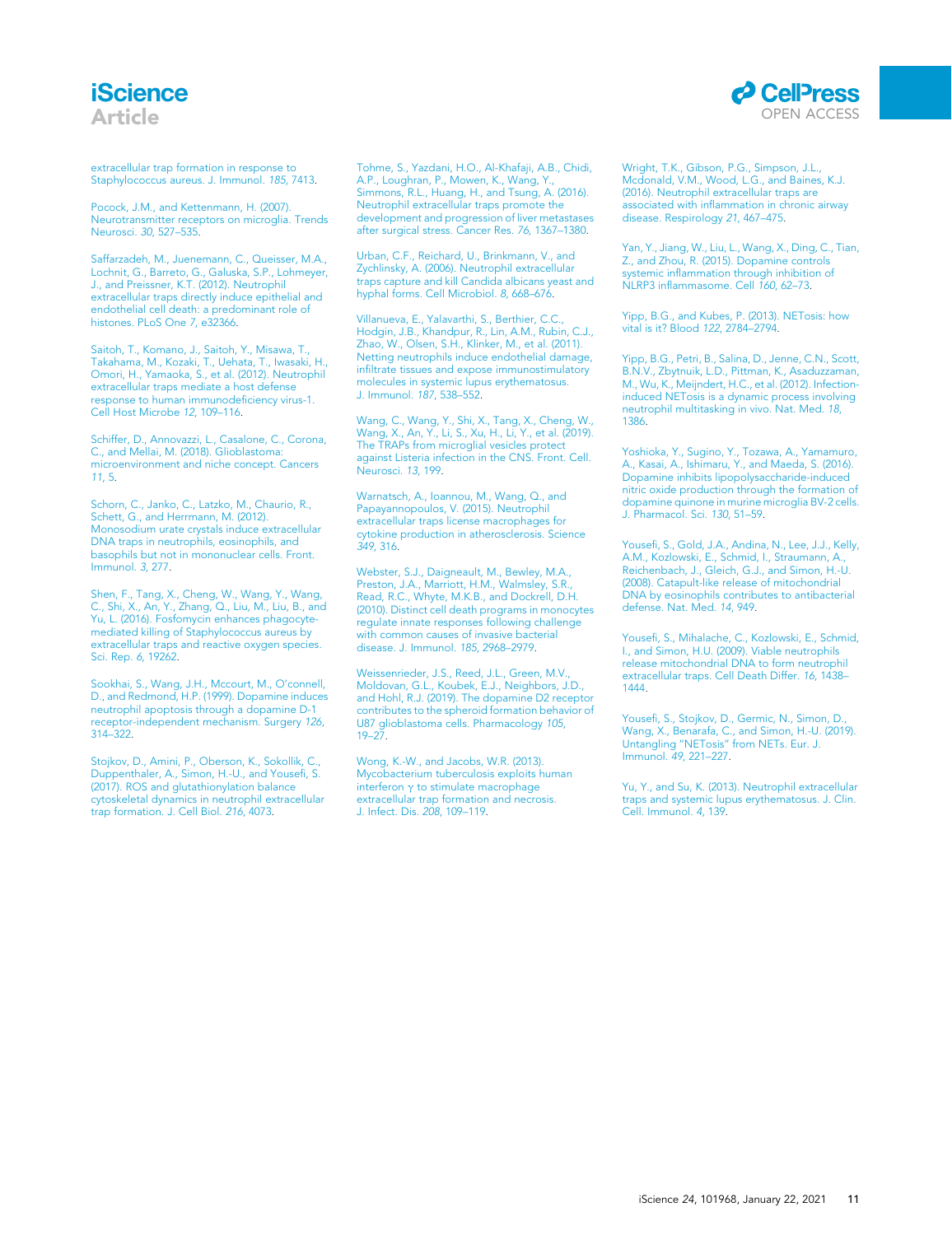iScience, Volume 24

### Supplemental Information

Dopamine induces

### functional extracellular

### traps in microglia

Ishan Agrawal, Nidhi Sharma, Shivanjali Saxena, S. Arvind, Debayani Chakraborty, Debarati Bhunia Chakraborty, Deepak Jha, Surajit Ghatak, Sridhar Epari, Tejpal Gupta, and Sushmita Jha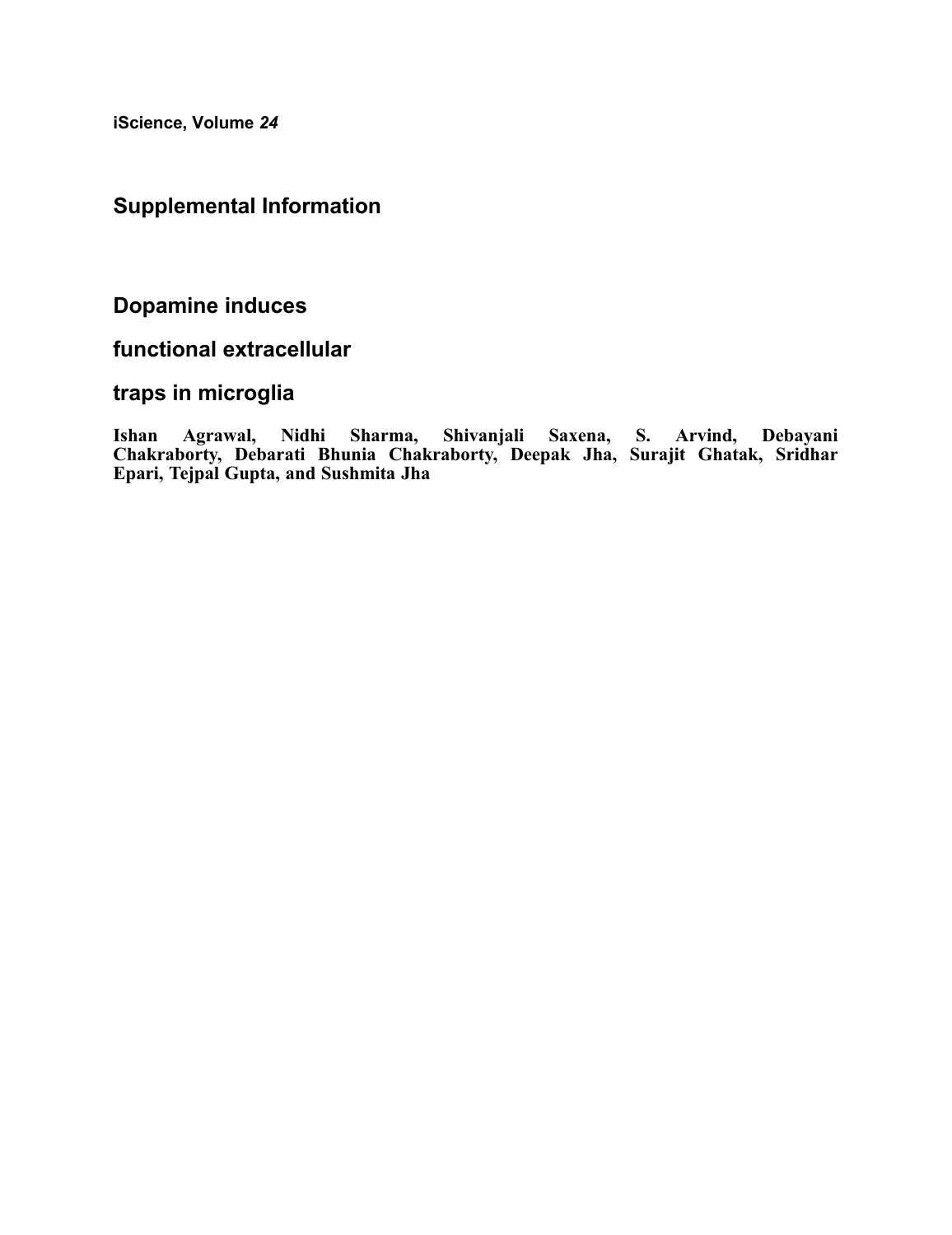

**Figure S1. Dopamine Induces Formation of Functional Extracellular Traps Independent of Actin Polymerization, Related to Figure 5.** BV2 microglia were pretreated with Cytochalasin D (CytoD) and were incubated with DA for 3 hours. FITC tagged *E. coli* (green) was added followed by DA incubation and cells were further incubated for 21 hours. ETs were stained with DAPI (blue). In the merged image green dots are overlapping with the blue ET suggesting that ETs are trapping *E. coli*. The images are the representative of two experiments. At least 7 frames were imaged per well of the two well chamber slide. Scale bars, 100um.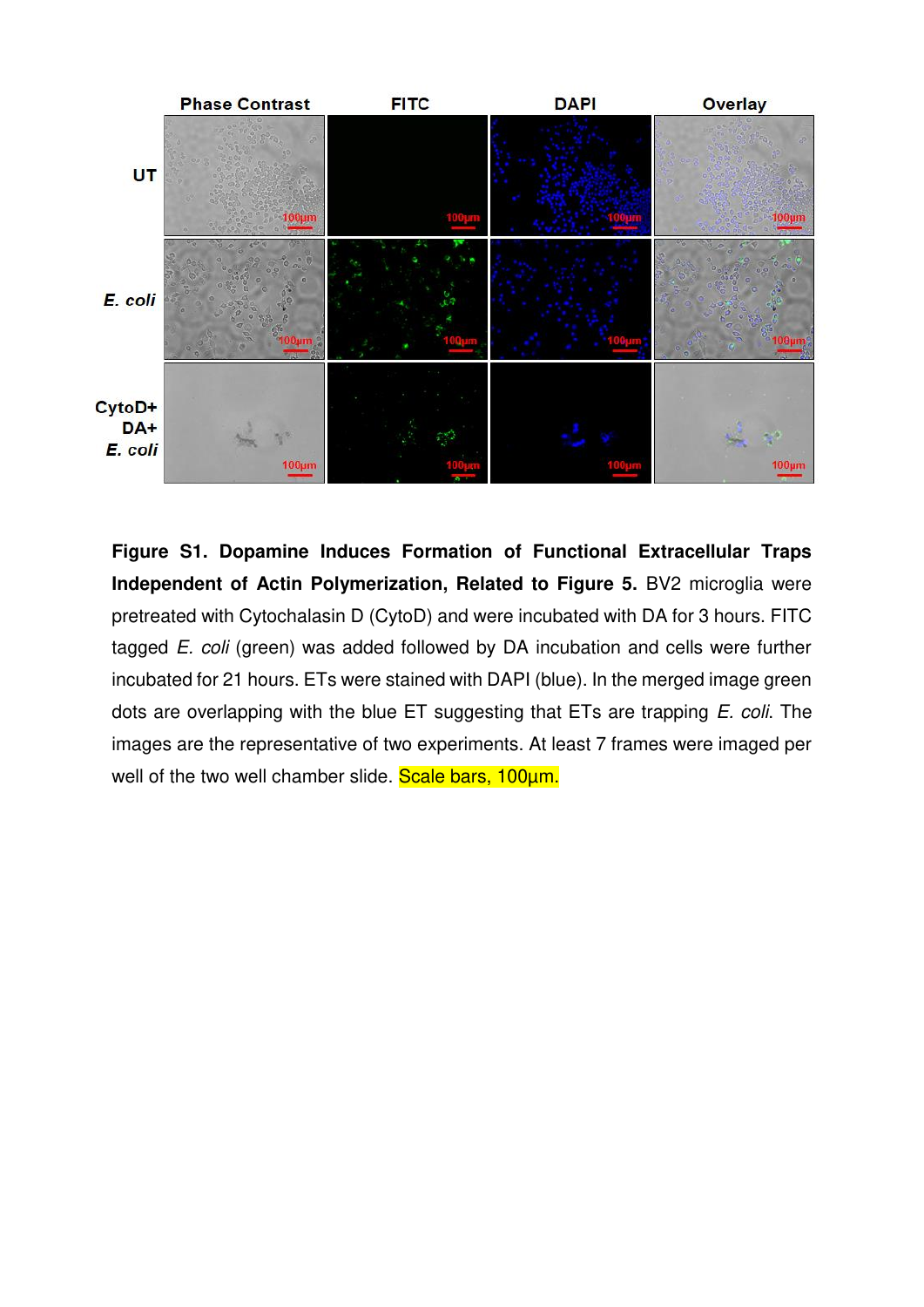

**Figure S2. Primary Microglia Isolation from Adult Human Brain Tissue, Related to Figure 6.** Primary human microglial isolated from adult human brain tissues. RCA (Green) was used as microglia marker and GFAP (Red) was used as astrocyte marker. About 80% of the cells isolated were microglia. Scale bars, 100um.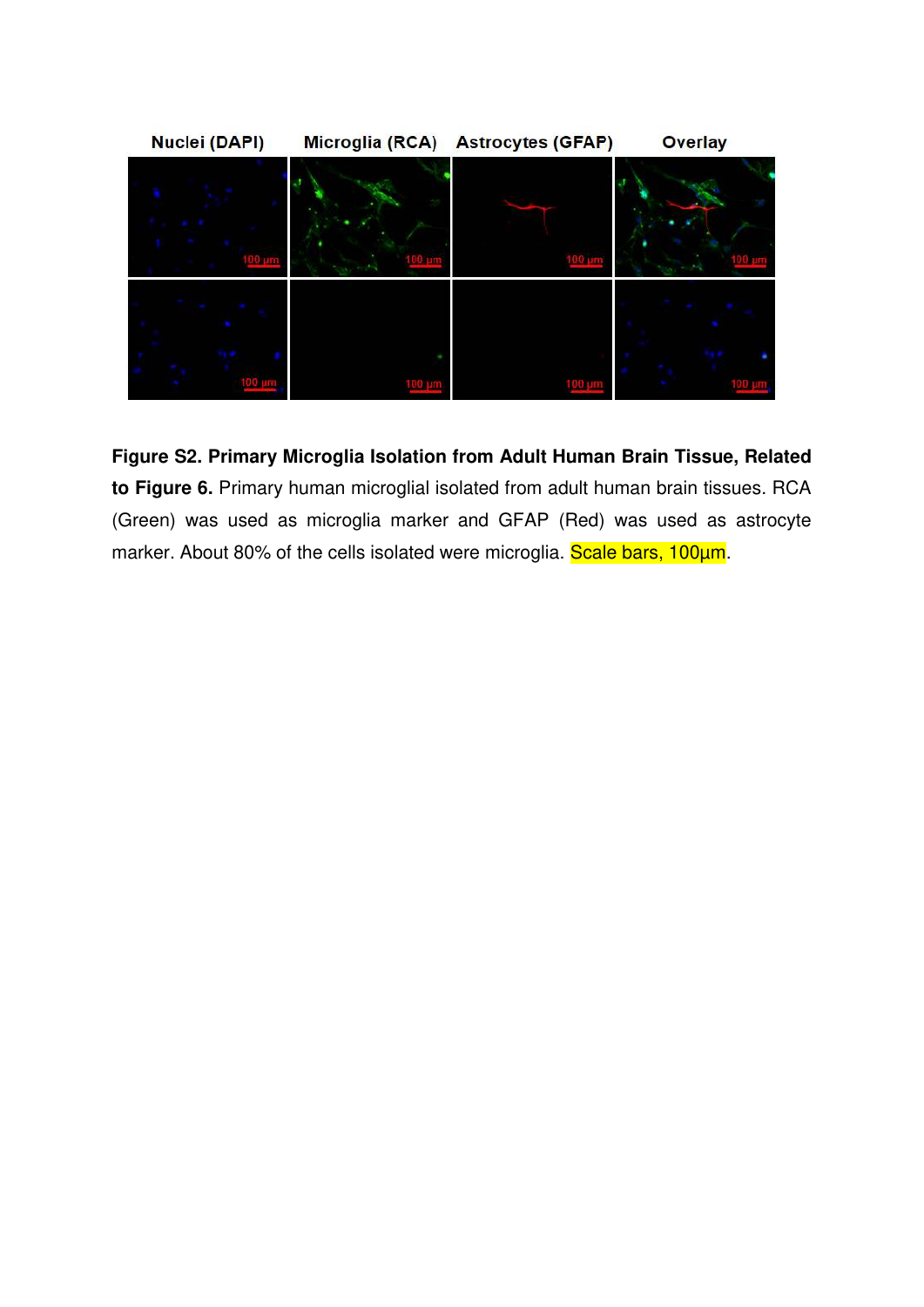



**Figure S3. H & E Image, RCA Control and Secondary Antibody Control for DNA/Histone H1, Related to Figure 7. Scale bars, 50µm and 100µm.**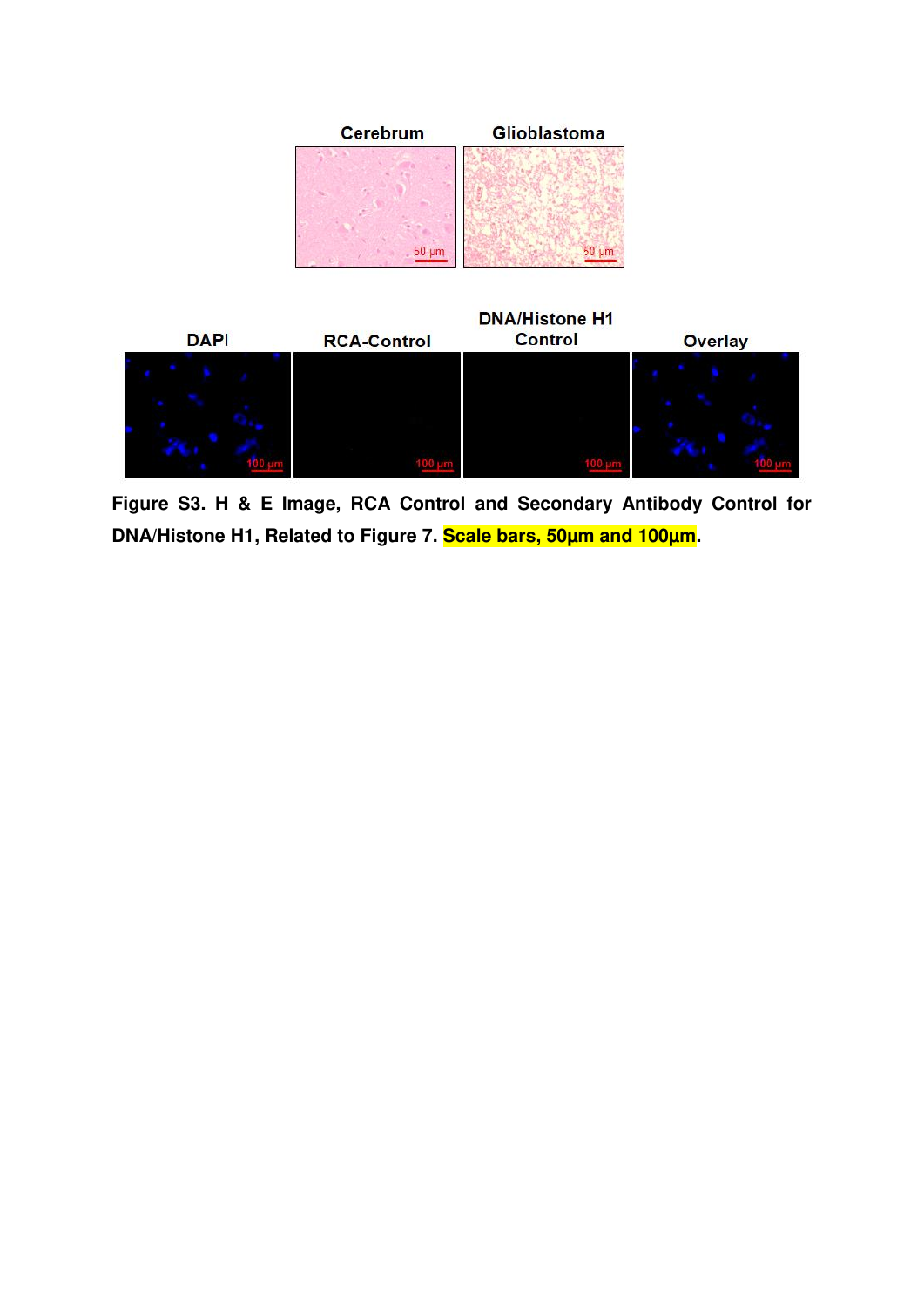|  | Table S1. Patient information for the tissues used for IHC. Related to Figure 7. |  |  |  |  |
|--|----------------------------------------------------------------------------------|--|--|--|--|
|  |                                                                                  |  |  |  |  |

| Serial no.    | <b>Dianosis</b> | Age/Gender | <b>Mutations</b>   |
|---------------|-----------------|------------|--------------------|
|               | <b>GBM</b>      | 70/M       | <b>IDHwt</b>       |
|               |                 |            | <b>MGMT</b><br>low |
|               |                 |            | methylation        |
| $\mathcal{P}$ | <b>GBM</b>      | 66/F       | <b>IDHwt</b>       |
|               |                 |            | <b>MGMT</b>        |
|               |                 |            | methylated         |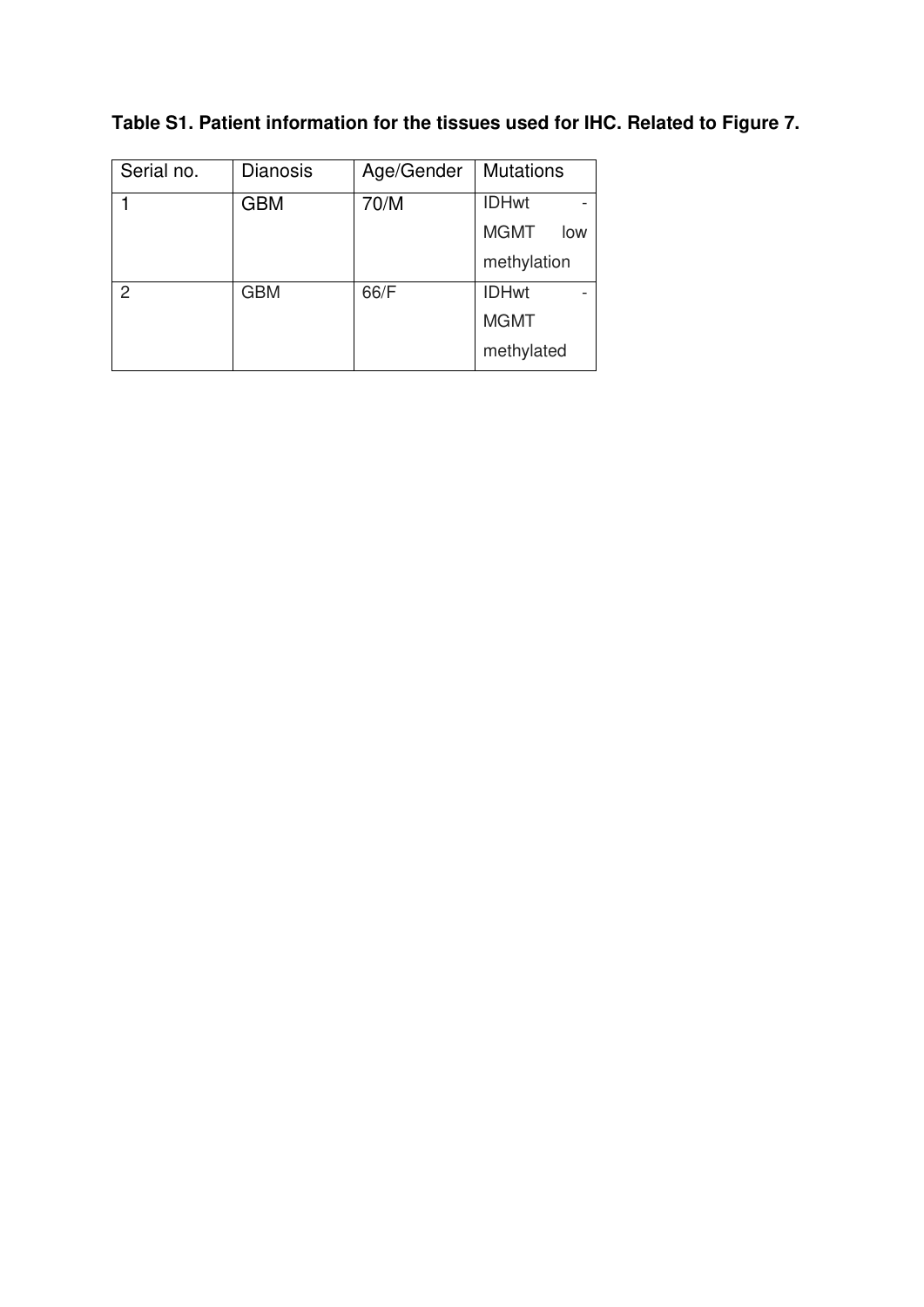### **Transparent Methods**

### **Cell culture**

The murine microglial cell line BV2 were a kind gift from Dr. Anirban Basu (National Brain Research Centre, Gurgaon). The cells were cultured in DMEM, high glucose medium, supplemented with 10% FBS and 1 % antibiotic antimycotic stabilized solution (Himedia). The cells were grown in 96-well plate or in chamber slides as required. They were incubated at 37°C with 5% CO2 for 24 hours (Eppendorf-170 S, Incubator). The confluent microplate or chamber slides were then used for experiments.

### **Primary human microglia isolation**

Ethical clearance for acquiring tissues was taken from the Institute ethics committees of Indian Institute of Technology Jodhpur and All India Institute of Medical Science (AIIMS) Jodhpur. Informed consent was acquired for the use of tissue samples for experiments from human participants. A protocol for isolating primary microglia from adult human brain tissues was developed [\(Agrawal et al., 2020\)](#page-31-0). Brain tissue was transported to lab in artificial cerebrospinal fluid (acsf) ( $2mM - CaCl<sub>2</sub>-2H<sub>2</sub>O$ ,  $10mM -$ Glucose,  $3mM - KCl$ ,  $26mM - NaHCO<sub>3</sub>$ ,  $2.5mM - NaH<sub>2</sub>PO<sub>4</sub>$ ,  $1mM - MgCl<sub>2</sub>-6H<sub>2</sub>O$ , 202mM – Sucrose) on ice. Tissue was washed for 5 minutes with acsf and then 5 minutes with PBS. Tissue was minced into small pieces and was incubated in 10ml trypsin for 25 minutes at 37°C. 10 ml media (DMEM/F12 with glutamine, 1% penicillinstreptomycin, 20% L929 supernatant, 10% FBS) was added and tissue was centrifuged at 2000xg for 10 minutes at 4°C. Supernatant was removed and the pellet was dissolved in media, plated and incubated at 37°C with 5% CO<sub>2</sub>. On the 2<sup>nd</sup> day, considering the processing day as day 0, supernatant from the flask was collected and centrifuged at 1466xg for 4 minutes at 4°C. Supernatant was discarded and the pellet was plated in a fresh flask. Fresh media was added to the day 0 flask. Media of both flasks were changed again on the fourth and sixth day. The population of microglial cell were confirmed by staining them with *Ricinus communis* agglutinin-1 (RCA-1) lectin (Vector labs, FL-1081) [\(Jha et al., 2010\)](#page-31-1). RCA stained cells were counted by blinded observers.

### **MTT assay**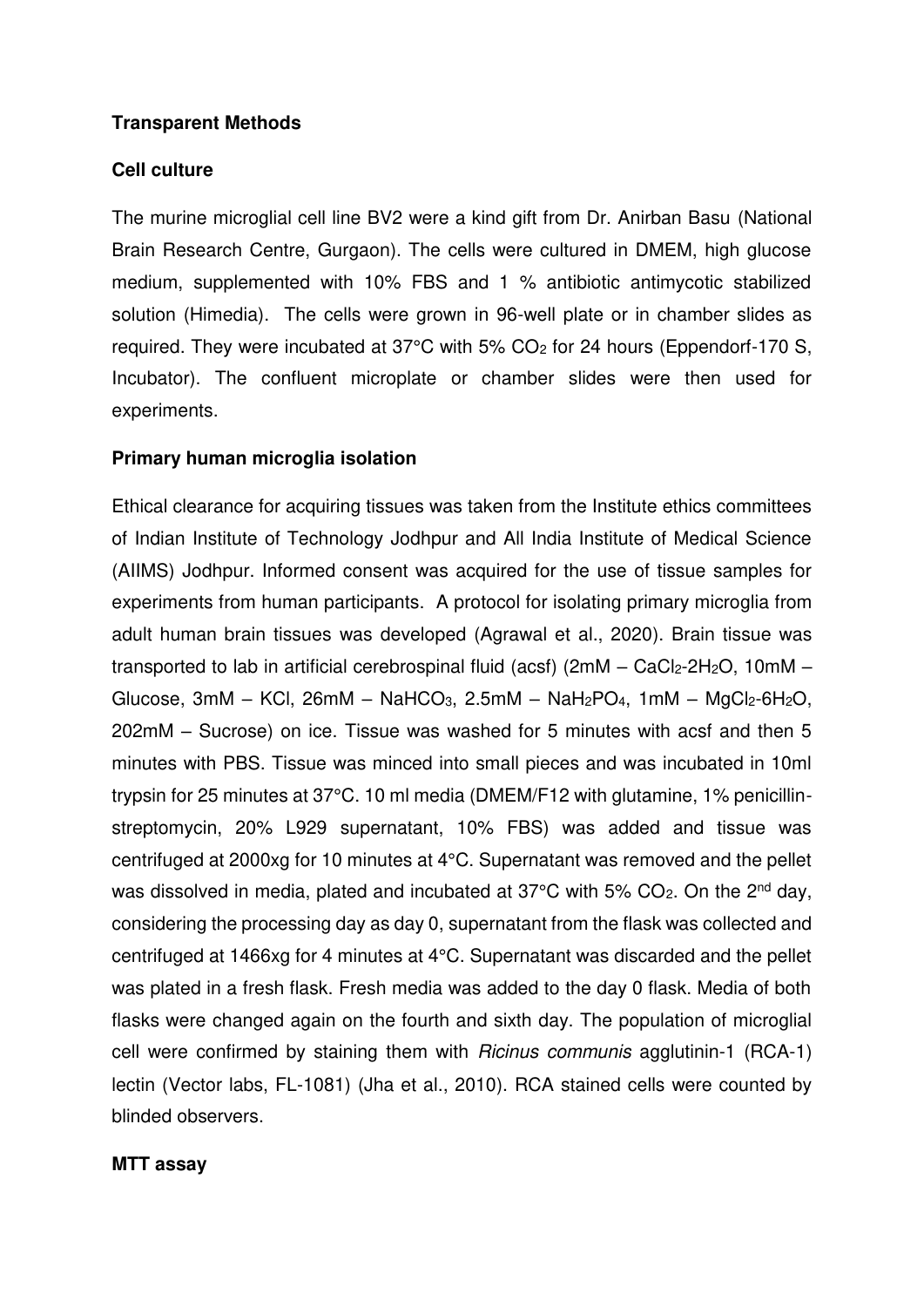10,000 BV2 microglia cell were seeded per well in a 96 well plate. Cells were pretreated with either 10mM NAC for 3 hours or 10μM Cytochalasin D (CytoD) for 20 minutes and were incubated at 37°C with 5% CO2. After pretreatment cells were treated with 250μM, 500μM, 750μM, 1mM of DA for 24 hours. DA containing media was removed carefully from the microplate. 100μl of fresh serum free media and 10μl of MTT solution (Sigma) was added to each well. The plate was kept in incubator (Model 170S, Eppendorf) at 37 $\degree$ C with 5% CO<sub>2</sub> in dark for 2 hours. After incubation, 100μl of acidic isopropanol solution was added to each well and mixed thoroughly using pipette. Absorbance at 570nm was measured using a multi-mode microplate reader (Synergy H1 Hybrid, Biotek Instruments Inc).

### **Immunocytochemistry**

15,000 BV2 microglia cell seeded in each well of 2 well culture slides. Cells were pretreated with either 10mM NAC for 3 hours or 10μM CytoD for 20 minutes and were treated with mentioned concentration of DA or 24 hours. After treatment, cells were washed twice with 1X PBS for 5 minutes and were fixed for 10 minutes with 4% PFA. BV2 microglia cell were washed again twice and mounted with Fluoroshield with DAPI (Sigma-F6057). 15,000 primary adult human microglia cells were seeded in 2 well culture slides and treated with 2.5µM DA, LPS or 25nM PMA for 12 hours. 15,000 BV2 microglia cell were seeded in 2 well culture slides and treated with 250µM DA for 24 hours. After treatment, cells were washed twice with 1X PBS for 5 minutes and were fixed for 10 minutes with 4% PFA. Cells were washed again with 1X PBS and permeabilized with 0.1% TritonX-PBS for 15 minutes at room temperature. Further cells were blocked with 5% FBS in 0.1% TritonX-PBS for 1 hour in humidified chamber at 4°C and stained overnight in humidified chamber at 4°C with 1:1500 dilution of Anti-DNA/Histone H1 primary antibody (Merck, MAB3864) for primary cells and with 1:250 dilution of anti-Neutrophil Myeloperoxidase antibody (Sigma-Aldrich, N5787) for BV2 cells. After primary incubation, cells were washed and incubated for 1 hour with 1:500 dilution of anti-mouse or 1:1000 dilution of anti-rabbit secondary antibody. Cells were further washed and mounted with Fluoroshield with DAPI (Sigma-F6057). Images were taken using a fluorescence microscope (Leica Systems). Bright field images at 20X and 40X were taken on Nikon or Leica Microscope. Images were analyzed using ImageJ [\(Schneider et al., 2012\)](#page-31-2).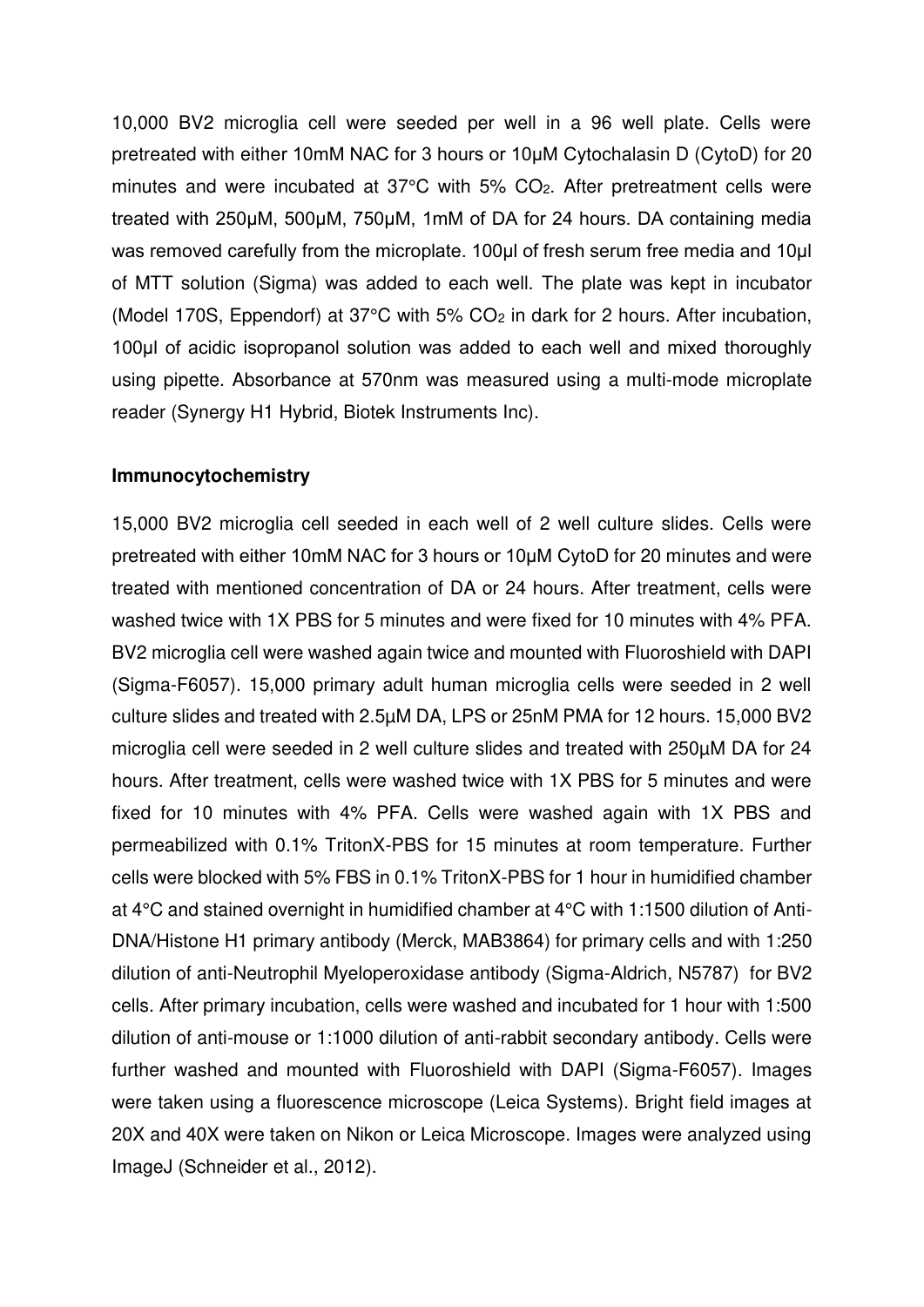### **Immunohistochemistry**

We used 5-um sections embedded in paraffin that were deparaffinized and rehydrated through alcohols [\(Jha et al., 2010\)](#page-31-1). The paraffin embedded paraformaldehyde fixed glioma (grade 4, Glioblastoma) and normal brain tissue were obtained with approval from the Internal Review Board and the Ethics Committees of AIIMS, Jodhpur and Tata Memorial Cancer Hospitals. Informed consent was acquired for the use of tissue samples for experiments from human participants. We have performed all experiments in accordance with the ethical guidelines and regulations of All India Institute of Medical Sciences Jodhpur and Indian Institute of Technology Jodhpur. For the detection of microglia, tissues were stained with 1:500 *Ricinus communis agglutinin-1* (RCA-1) lectin (Vector labs, FL-1081) [\(Jha et al., 2010\)](#page-31-1). Glioma (paraformaldehyde fixed paraffin embedded grade IV glioblastoma) and normal brain (paraformaldehyde fixed paraffin embedded) tissue sections were stained for DNA/Histone H1 using 1:300 of anti- DNA/Histone H1 antibody (Merck) primary antibody and 1:500 anti-mouse secondary antibody. Nuclei were stained blue with DAPI. Immunofluorescence was observed using fluorescence microscope (Leica Systems) and analyzed using ImageJ [\(Schneider et al., 2012\)](#page-31-2).

### **Quantification of extracellular traps in tissues**

5-μm embedded paraffin sections of GBM and cerebrum were stained as described in immunohistochemistry section. The number of punctate structure with RCA, for microglia, and DNA/Histone H1, for ETs, overlap were quantified by the algorithm developed by us. The average of the quantified value was represented on the graph. Error bars represent standard error. The data is representative of two experiments.

### **Quantification of extracellular traps in culture supernatant**

The ETs in supernatant was quantified by measuring the fluorescence of digested traps [\(Robledo-Avila et al., 2018,](#page-31-3) [Yoo et al., 2014,](#page-31-4) [Joshi et al., 2013\)](#page-31-5). 2,00,000 cells were seeded in 6 well plate. Cells were treated with 250µM of dopamine and were incubated at 37°C with 5% CO2 for 24 hours. Following incubation 10U/ml DNase I Solution (Himedia) was added to the wells and the plate was incubated at room temperature for 15 minutes. 5mM EDTA was added to the wells to stop the reaction. Supernatant was collected and centrifuged at 300g at room temperature. After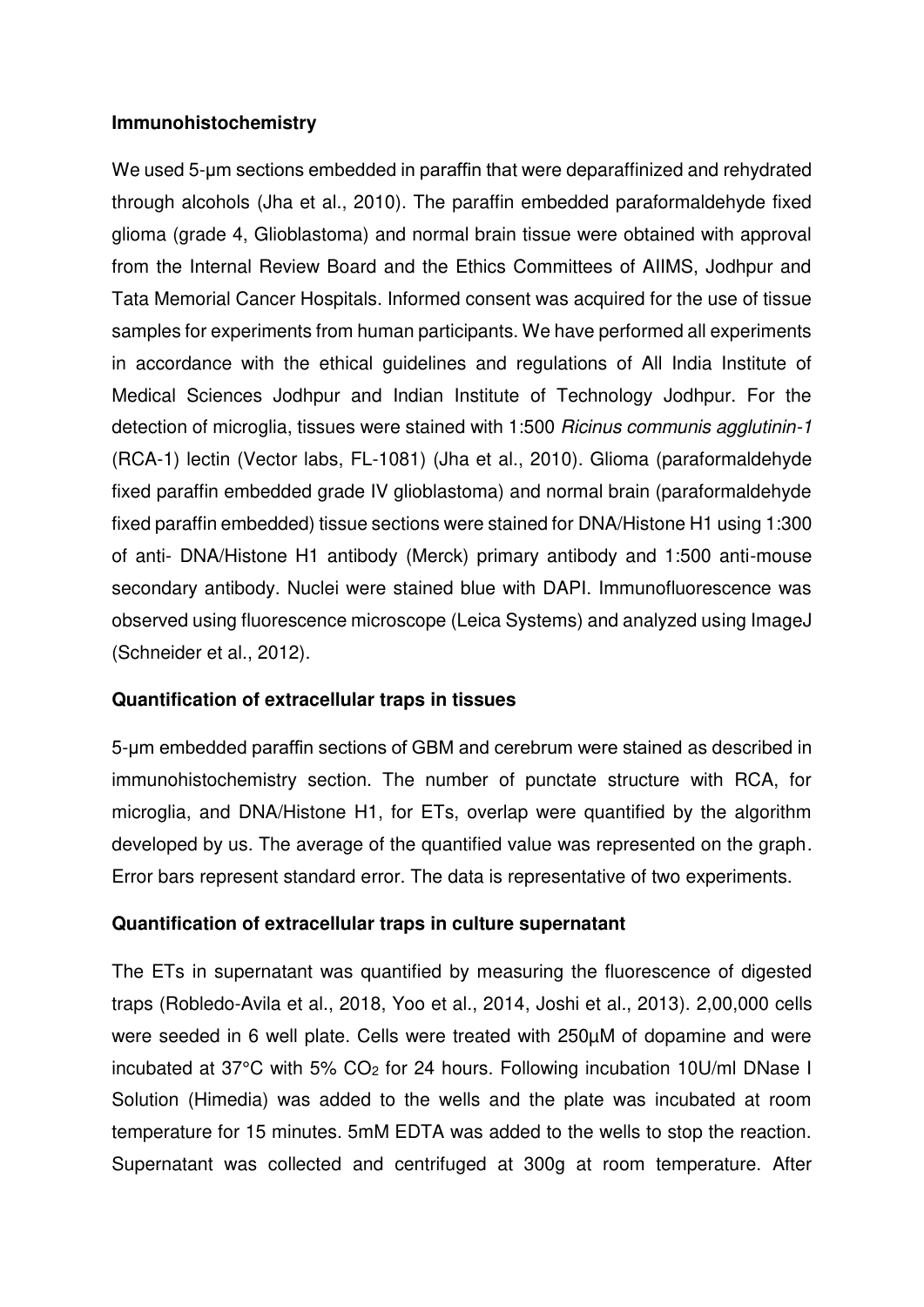centrifugation supernatant was transferred to clean centrifuge tubes. 200µl of supernatant was added to wells in a 96 well plate in duplicates. 5µM SYTOX<sup>™</sup> Green Nucleic Acid Stain (Invitrogen) was added to the wells and the plate was incubated in dark for 15 minutes. The fluorescence was measured at excitation/emission  $=$ 485/530.

### **Extracellular traps functional assay**

15,000 BV2 microglia cell seeded in 2 well chamber slides. After pretreatment with NAC or CytoD, as mentioned above, cells were treated with 250μM DA and incubated at 37°C with 5% CO2. FITC tagged *E. coli* taken from Vybrant Phagocytosis Assay Kit (V-6694), was added after 3 hours of addition of DA. Cells were further incubated at 37°C with 5% CO2 for 21 hours. Cells were washed twice with 1X PBS for 5 minutes and were fixed with 4% PFA. Then they were washed again twice with 1X PBS for 5 minutes and were mounted with Fluoroshield with DAPI. Images were taken using a fluorescence microscope (Leica Systems)

### **Detection of ROS**

10,000 cells were seeded in 96 well microtiter plate and were incubated overnight at 37°C with 5% CO2. Cells were treated with 20μM of 2′, 7′-Dichlorofluorescin diacetate (D6883 Sigma) for 30 minutes. Media was removed and the cells were washed once with 1X PBS. 100µl media was added to each well and cells were treated with 10mM NAC for 3 hours. Following this treatment cells were treated with 250μM DA for 24 hours. Fluorescence intensity indicating ROS generation was measured with a Synergy H1 Hybrid Multi-Mode reader (BioTek) at excitation and emission wavelength of 485/535 nm.

### **Algorithm and code for quantification of extracellular traps in tissues**

There are three primary chromatic colors of light present there in the digital cell images. Those are red (R), green (G) and blue (B). As we know, any digital color image consists of those three color channels and any other color is a combination of these three with different proportion [\(Koschan and Abidi, 2008,](#page-31-6) [Gonzalez and Woods, 2018\)](#page-31-7). We have utilized this basic property of digital color images while determining the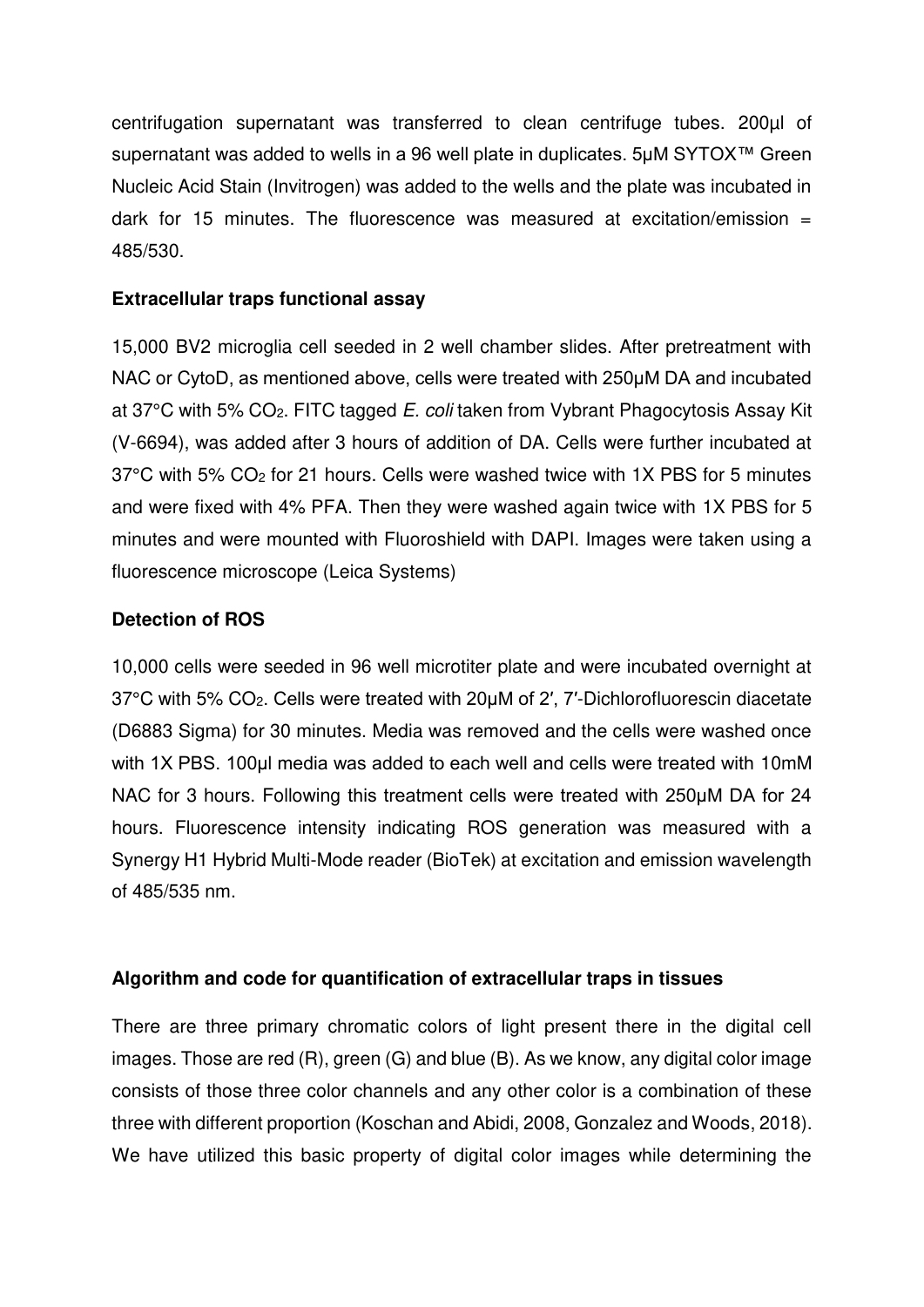overlapping between different regions. We have extracted out the three different color channels from the color image and processed those separately to determine the overlapped regions. That is, we perform a thresholding operation on each of the R, G and B images separately and carried out intersection operations between them.

Say, *I* is the colored cell image under consideration. In the other words, it can be said that *I* is a matrix of size *MXNX3*. Now, after extracting out three color channels there will be three different images each of size *MXN*. Let those be denoted as *IR, IG and IB*. Let we set three threshold values  $T_R$ ,  $T_G$  and  $T_B$  to extract out the regions with higher values of these three colors in the three images. The thresholding operation on *IR* is carried out according to the equation given below.

$$
B_R = 1 \text{ if } I_R > T_R
$$
  
0 otherwise

*BR* is the binarized image that we receive after performing thresholding on *IR*. Please note, the pixels with value '1' in *BR* represents the pixels with higher red component present in it. Similarly, we can have two more binarized images from *IG and IB* as *B<sup>G</sup> and B<sub>B</sub>* with threholds  $T_G$  *and T<sub>B</sub>* respectively.

To determine the overlapped regions between red and green regions we perform *BR∩ B<sub>G</sub>*. The intersected region will reflect the overlapped areas of red and green regions in the cell image. The same will be performed between *B<sup>G</sup> ∩ BB*, and *B<sup>R</sup> ∩BB* to determine the green-blue and red-blue overlapped regions.

Further, we have eliminated the noisy regions those were present in the intersected image. We have considered the small regions as noise and eliminated them. The small regions are chosen to be of 10% of size of the largest region that is present in the intersected image. The remaining regions will finally be labelled as the overlapped regions.

The code for quantification is as follows:

clear;

I1=imread('C:\Users\RISHABH\Documents\IHC-Glioma&Cerebrum-ASC-P3-CD11bquantificationImages\IHC-Glioma&Cerebrum-ASC-P3-CD11bquantificationImages\Cerebrum\_CD11b&ASC\edited-Blue-35B&50C&RedGreen-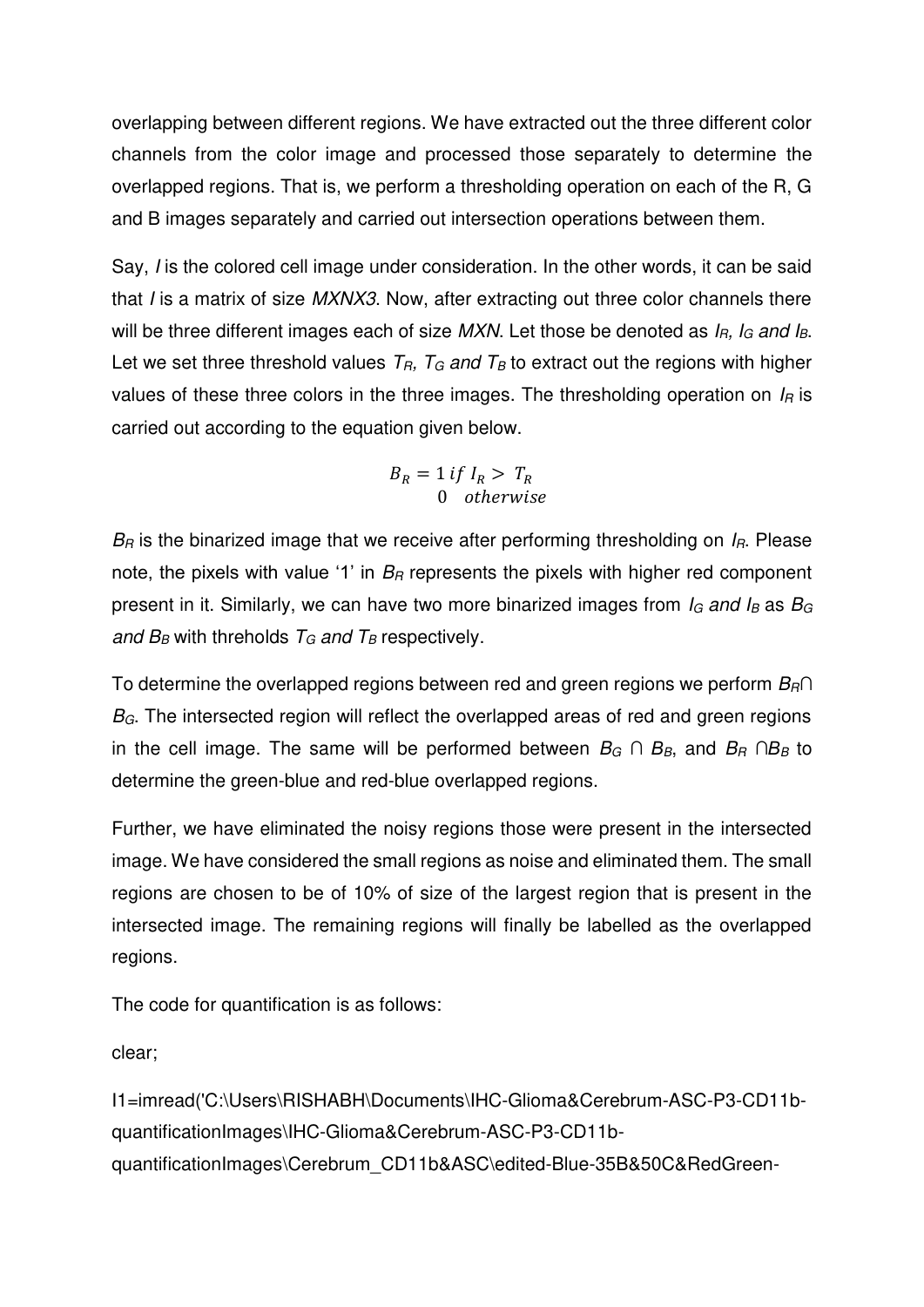## 50B&40C\IHC-Glioma&Cerebrum-ASC-P3-CD11bquantificationImages\Cerebrum\_CD11b&ASC\edited-Blue-35B&50C&RedGreen-50B&40C/image0466.tif');

[xr yr]=find(I1(:,:,1)>100 & I1(:,:,2)>70 & I1(:,:,3)>70);

```
I2=uint8(zeros(size(I1)));
```

```
a1=size(xr)
```

```
for i=1:a1
```
I2(xr(i),yr(i),:)=255;

end

```
bw=im2bw(I2);
```
 $se = \text{strel('sphere', 5)}$ ;

```
dilatedBW = imclose(bw, se);
```

```
figure, imshow(I1)
```

```
%%%%%%%%%%%%%%%%%%%%%%%%%%%%%%%%%%%%%%%%%%
%%%%%%%%%%%%%%%
```

```
measurements=regionprops(dilatedBW,'Area');
```

```
 %a1=measurements.Area;
```

```
 areaIm=zeros(1,length(measurements));
```

```
 if length(measurements)>1
```
for  $k = 1$  : length (measurements)

```
arealm(k) = measurements(k).Area;
```
end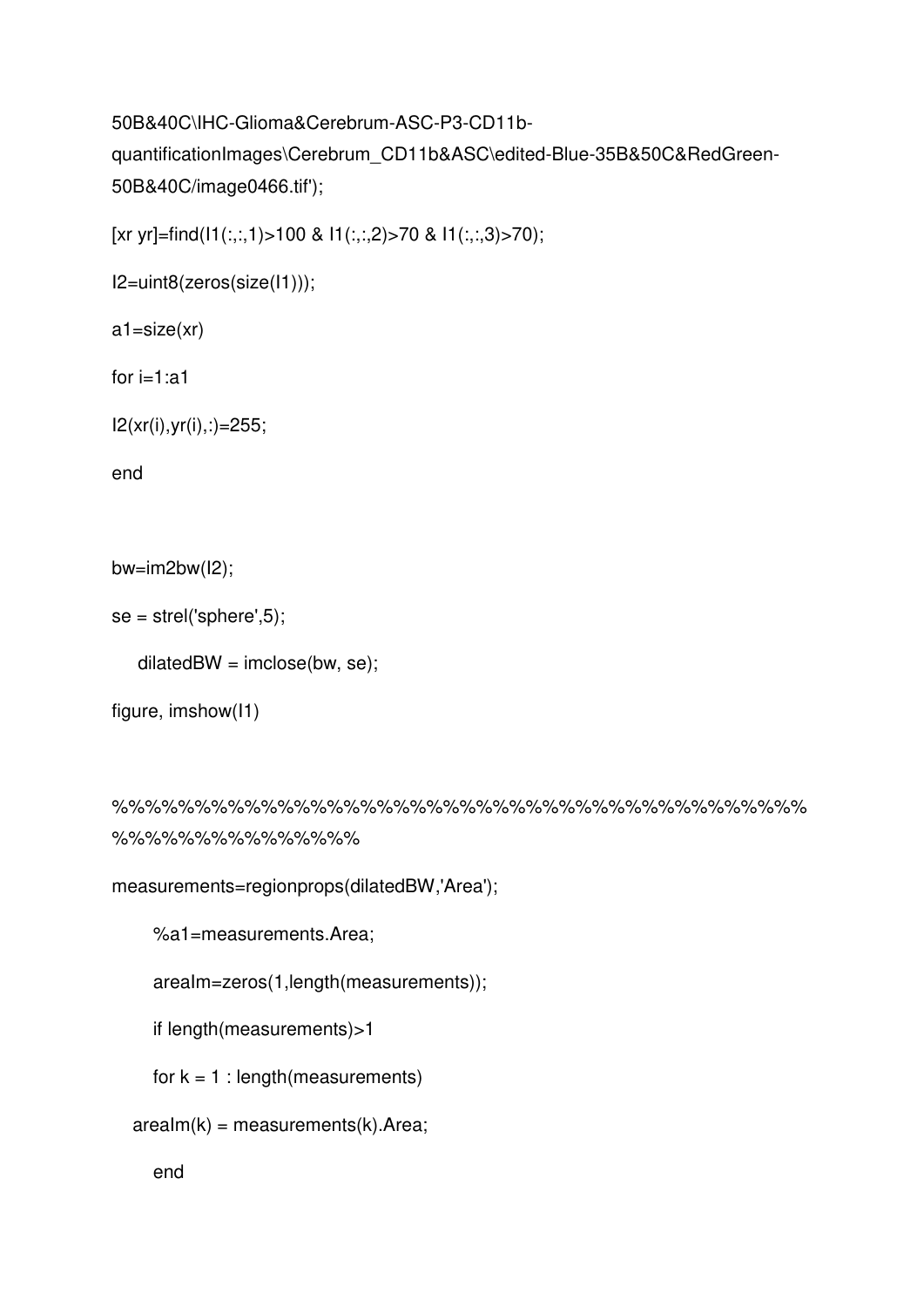```
 sz=floor(max(areaIm)/10);
```

```
 NewBW=bwareaopen(dilatedBW,sz);
```
%imshow(NewBW);

%%%%%%%%%%%%%%%%%%%%%%%%%%%%%%%%%%%%%%%%%% %%%%%%%%%%%%%%

stats = regionprops('table',NewBW,'Centroid', ...

```
 'MajorAxisLength','MinorAxisLength');
```
% Get centers and radii of the circles

centers = stats.Centroid;

c1=size(centers);

diameters = mean([stats.MajorAxisLength stats.MinorAxisLength],2);

radii = diameters/2;

 $c11 = c1(1);$ 

if c11<1

```
c11=0;
```
end

wrt1=sprintf('Regions with Red Green Blue Overlapping = %d', c11);

title(wrt1)

```
 % Plot the circles
```
hold on

viscircles(centers,radii);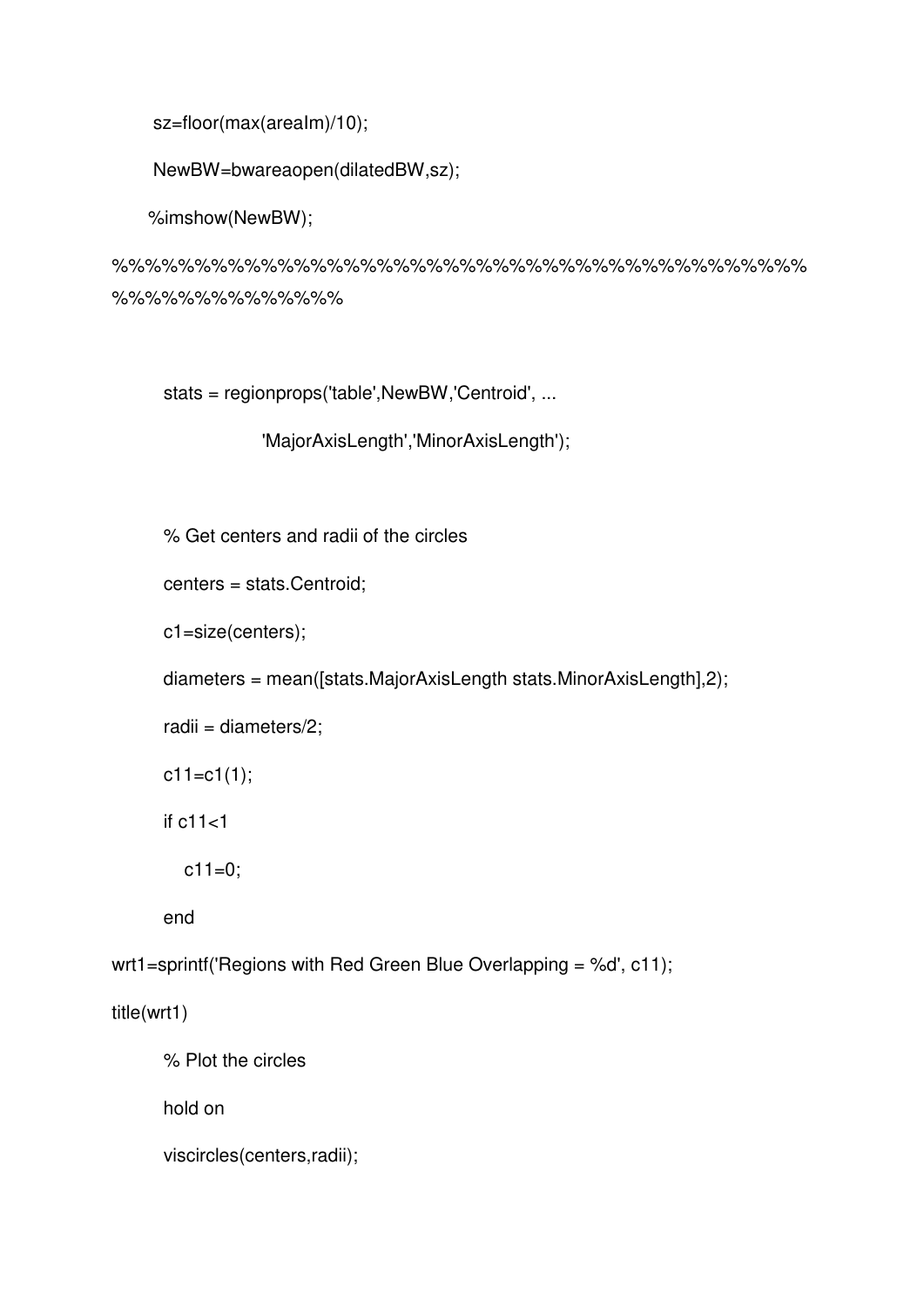hold off

```
wrt2=sprintf('RedGreenBlueOverlap.tif');
```

```
imwrite(I1,wrt2);
```
else

print('No Overlapping RedGreenBlue');

end

```
[xg yg]=find(I1(:,:,1)>100 & I1(:,:,2)<50 & I1(:,:,3)>70);
```
I2=uint8(zeros(size(I1)));

a1=size(xg);

for  $i=1$ :a1

```
I2(xg(i),yg(i),:)=255;
```
end

```
bw=im2bw(I2);
```
 $se = \text{strel('sphere', 5)}$ ;

```
dilatedBW = imclose(bw, se);
```
%%%%%%%%%%%%%%%%%%%%%%%%%%%%%%%%%%%%%%%%%% %%%%%%%%%%%%%%%

measurements=regionprops(dilatedBW,'Area');

%a1=measurements.Area;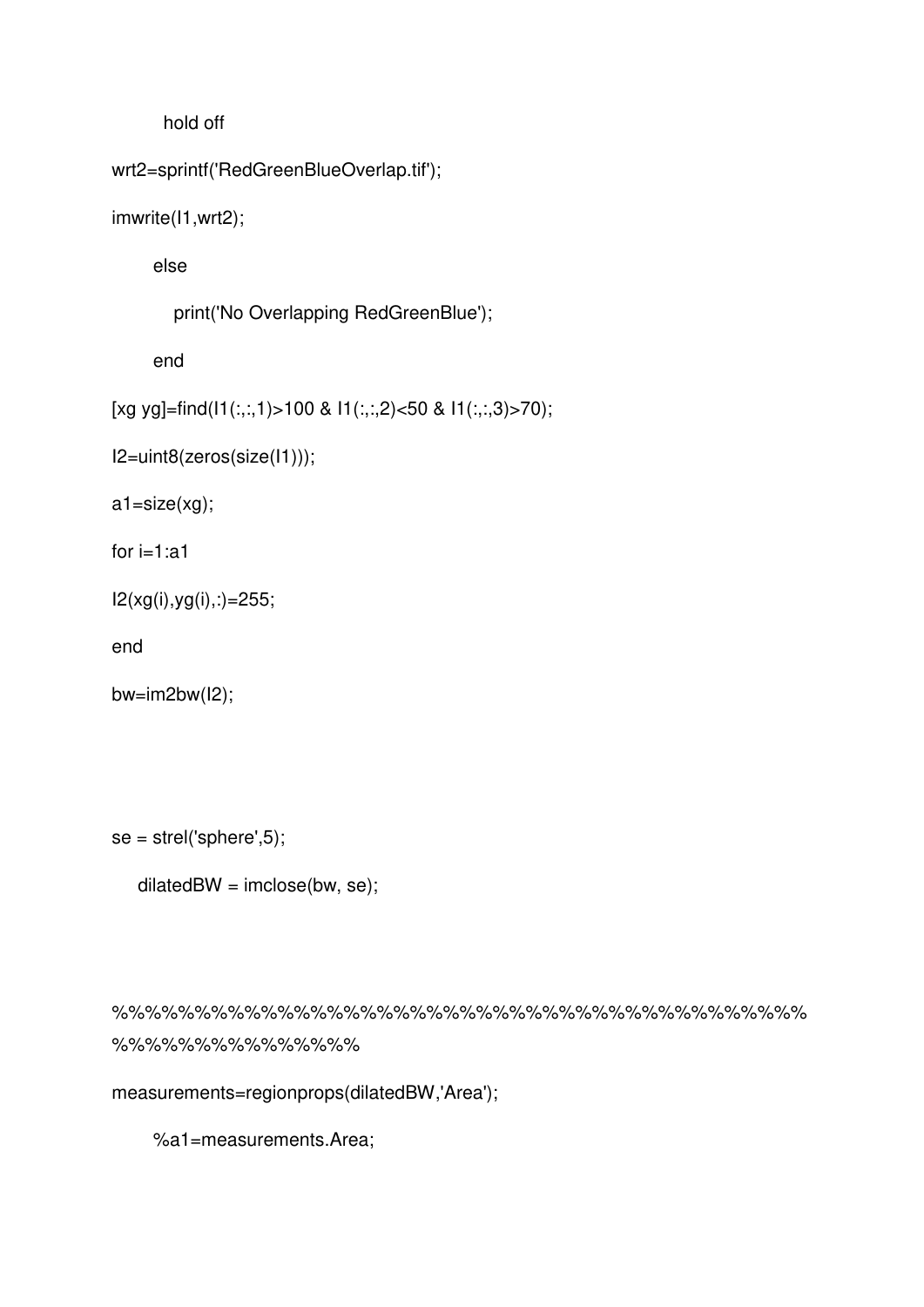```
 areaIm=zeros(1,length(measurements));
```

```
 if length(measurements)>1
```
for  $k = 1$  : length (measurements)

 $arealm(k) = measurements(k).$ Area;

end

```
 sz=floor(max(areaIm)/10);
```
NewBW=bwareaopen(dilatedBW,sz);

```
 %imshow(NewBW);
```
%%%%%%%%%%%%%%%%%%%%%%%%%%%%%%%%%%%%%%%%%% %%%%%%%%%%%%%%

stats = regionprops('table',NewBW,'Centroid', ...

'MajorAxisLength','MinorAxisLength');

figure, imshow(I1)

%stats = regionprops('table',dilatedBW,'Centroid', ...

%'MajorAxisLength','MinorAxisLength');

% Get centers and radii of the circles

centers = stats.Centroid;

c1=size(centers);

 $c11 = c1(1);$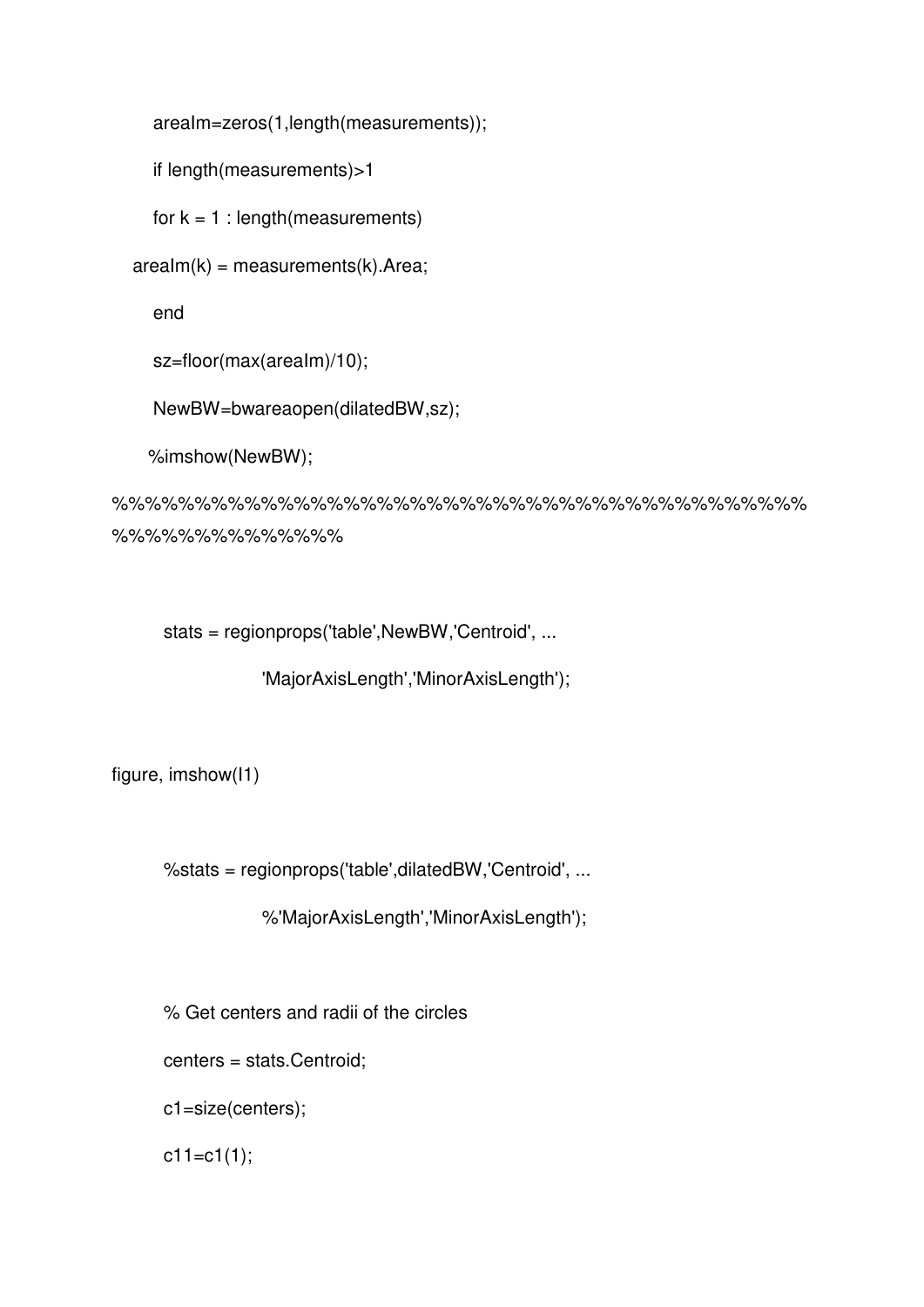if c11<1

 $c11=0;$ 

end

```
 diameters = mean([stats.MajorAxisLength stats.MinorAxisLength],2);
```
radii = diameters/2;

```
 wrt1=sprintf('Regions with Red Blue Overlapping = %d', c11);
```
title(wrt1)

% Plot the circles

hold on

```
 viscircles(centers,radii);
```
hold off

### else

```
 print('No Overlapping RedBlue');
```
end

```
 %wrt2=sprintf('RedBlueOverlap.tif');
```

```
%imwrite(I1,wrt2);
```
[xg yg]=find(I1(:,:,1)<50 & I1(:,:,2)>70 & I1(:,:,3)>70);

```
I2=uint8(zeros(size(I1)));
```

```
a1=size(xg);
```
for  $i=1$ :a1

```
I2(xg(i),yg(i),:)=255;
```
end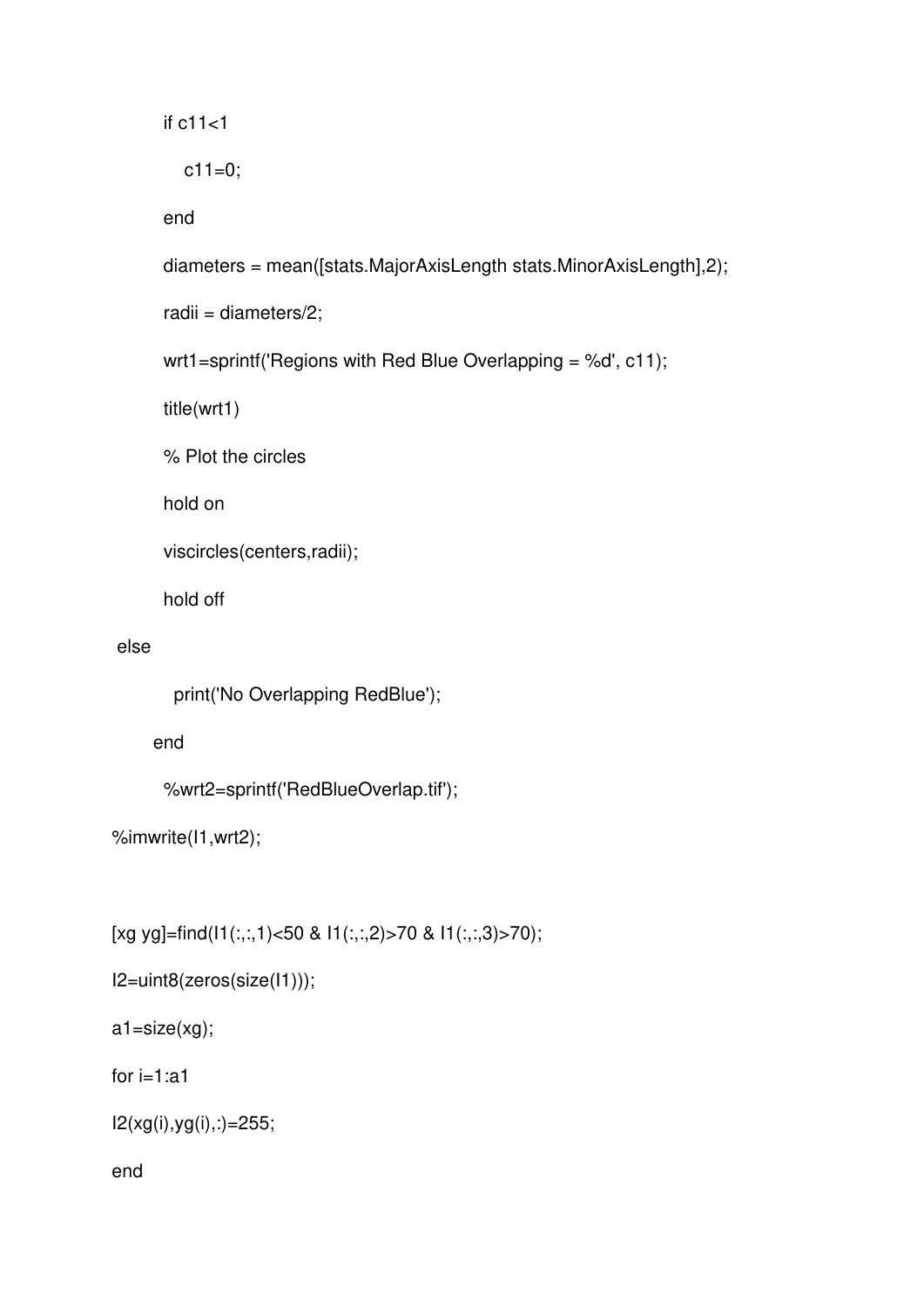```
bw=im2bw(I2);
```
 $se = \text{strel('sphere', 5)}$ ;

```
dilatedBW = imclose(bw, se);
```
%%%%%%%%%%%%%%%%%%%%%%%%%%%%%%%%%%%%%%%%%% %%%%%%%%%%%%%%%

measurements=regionprops(dilatedBW,'Area');

%a1=measurements.Area;

areaIm=zeros(1,length(measurements));

if length(measurements)>1

for  $k = 1$  : length (measurements)

 $arealm(k) = measurements(k).$ Area;

end

```
 sz=floor(max(areaIm)/10);
```
NewBW=bwareaopen(dilatedBW,sz);

%imshow(NewBW);

%%%%%%%%%%%%%%%%%%%%%%%%%%%%%%%%%%%%%%%%%% %%%%%%%%%%%%%%

stats = regionprops('table',NewBW,'Centroid', ...

'MajorAxisLength','MinorAxisLength');

figure, imshow(I1)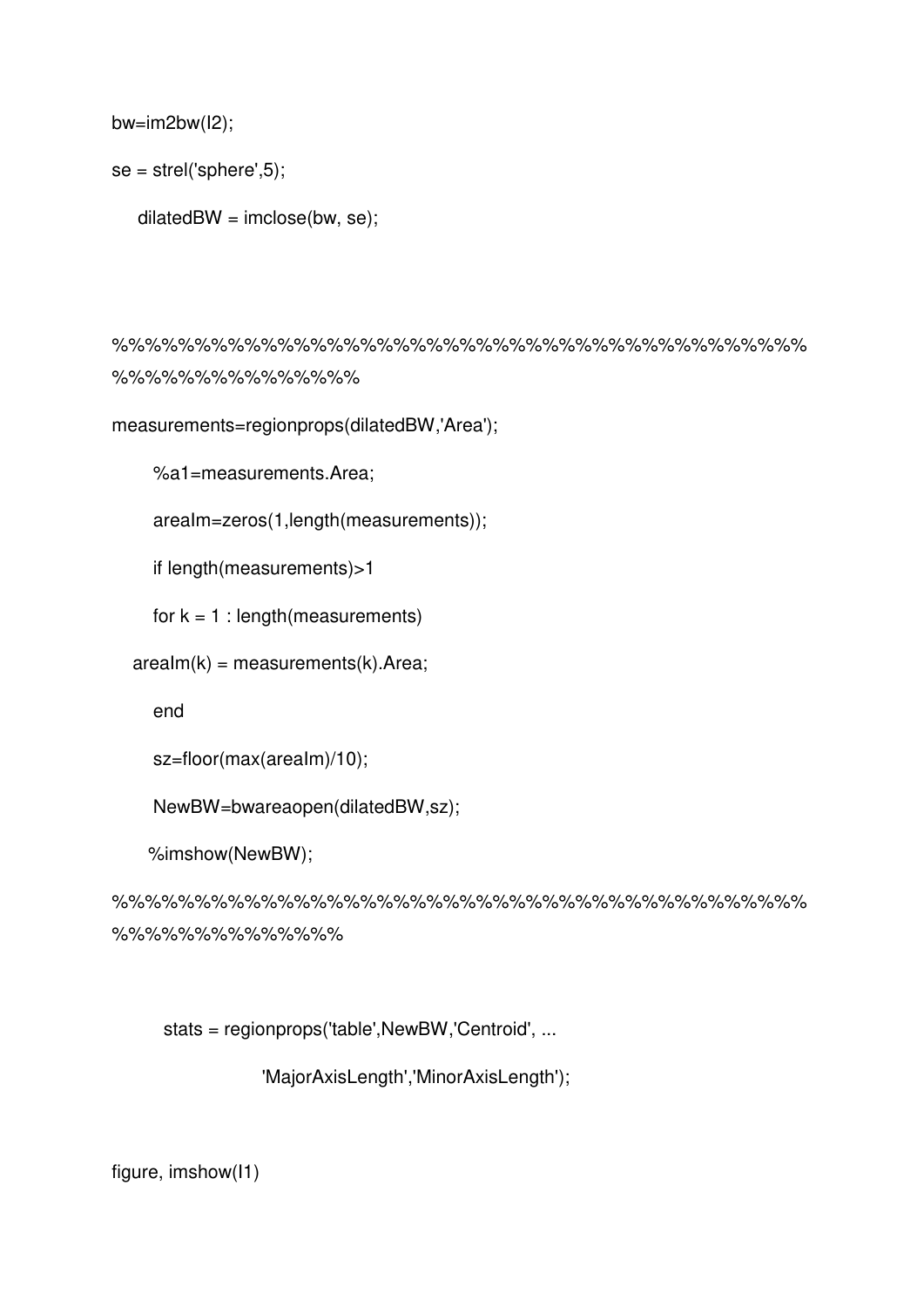% Get centers and radii of the circles

```
 centers = stats.Centroid;
```

```
 c1=size(centers);
```
 $c11 = c1(1);$ 

if c11<1

 $c11=0;$ 

end

```
 diameters = mean([stats.MajorAxisLength stats.MinorAxisLength],2);
```

```
 radii = diameters/2;
```

```
 wrt1=sprintf('Regions with Green Blue Overlapping = %d', c11);
```
title(wrt1)

% Plot the circles

hold on

```
 viscircles(centers,radii);
```
hold off

end

```
[xg yg]=find(I1(:,:,1)>70 & I1(:,:,2)>50 & I1(:,:,3)<50);
```

```
I2=uint8(zeros(size(I1)));
```
a1=size(xg);

for i=1:a1

 $I2(xg(i),yg(i),:) = 255;$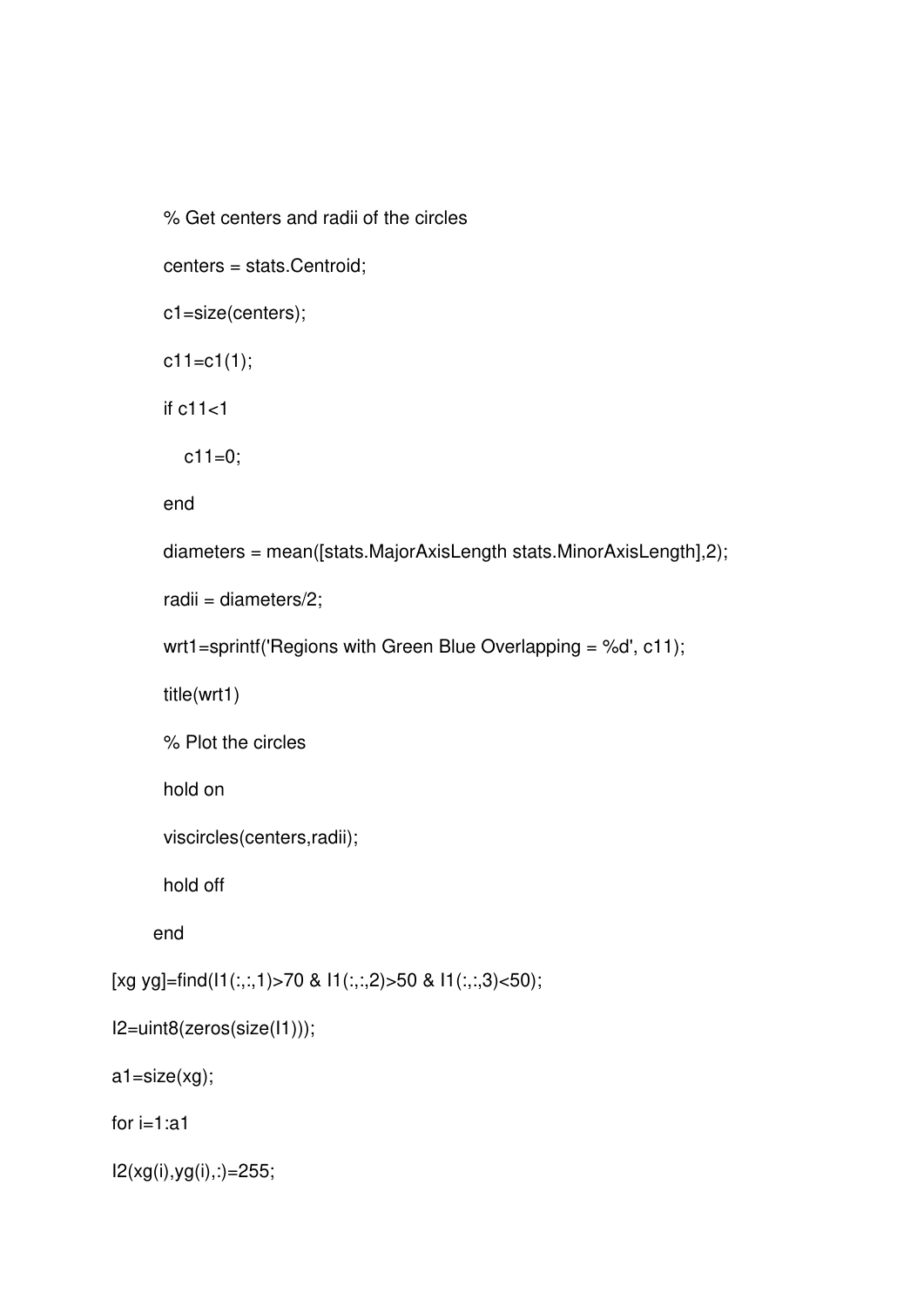end

bw=im2bw(I2);

```
se = \text{strel('sphere', 10)};
```

```
dilatedBW = imclose(bw, se);
```
%%%%%%%%%%%%%%%%%%%%%%%%%%%%%%%%%%%%%%%%%% %%%%%%%%%%%%%%%

```
measurements=regionprops(dilatedBW,'Area');
```

```
if length(measurements)>1
```
%a1=measurements.Area;

areaIm=zeros(1,length(measurements));

for  $k = 1$  : length (measurements)

 $arealm(k) = measurements(k).$ Area;

end

```
 sz=floor(max(areaIm)/10);
```
NewBW=bwareaopen(dilatedBW,sz);

%imshow(NewBW);

%%%%%%%%%%%%%%%%%%%%%%%%%%%%%%%%%%%%%%%%%% %%%%%%%%%%%%%%

stats = regionprops('table',NewBW,'Centroid', ...

'MajorAxisLength','MinorAxisLength');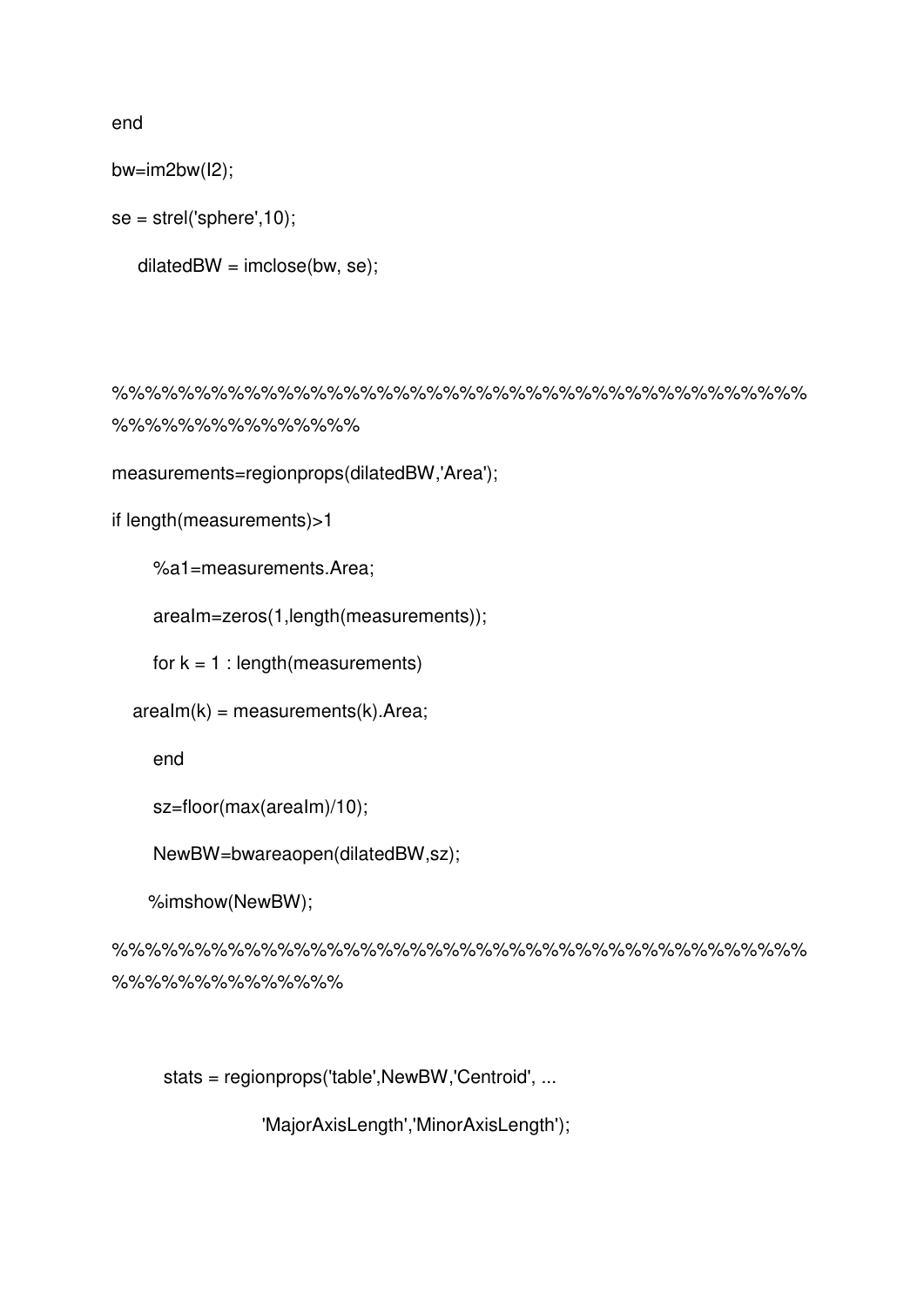```
 % Get centers and radii of the circles 
 centers = stats.Centroid; 
 c1=size(centers); 
 c11=c1(1); 
 if c11<1 
  c11=0; end
 diameters = mean([stats.MajorAxisLength stats.MinorAxisLength],2); 
 radii = diameters/2; 
 wrt1=sprintf('Regions with Red Green Overlapping = %d', c11); 
 title(wrt1) 
 % Plot the circles 
 hold on
```

```
 viscircles(centers,radii);
```
hold off

end